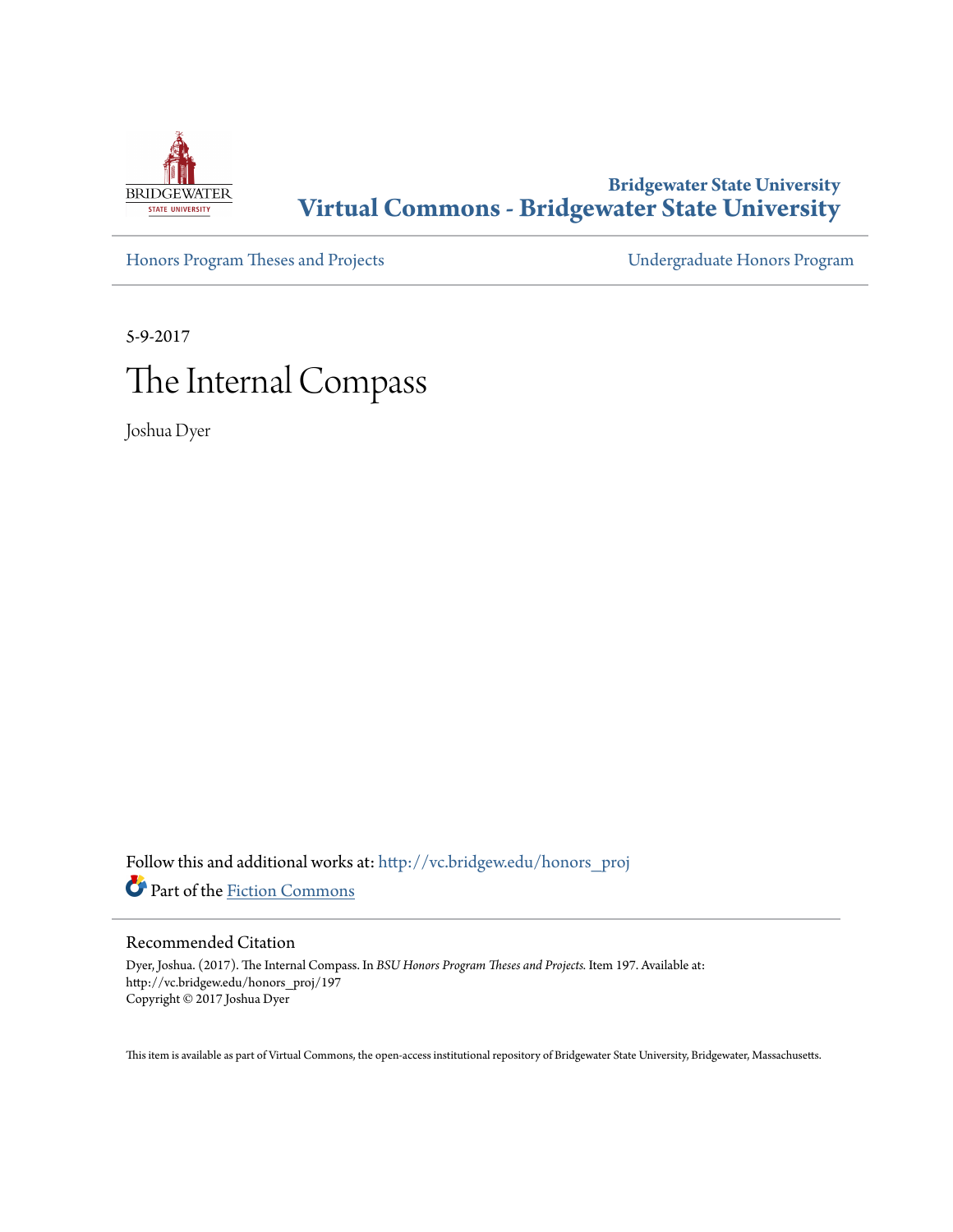The Internal Compass

Joshua Dyer

Submitted in Partial Completion of the Requirements for Departmental Honors in English

> Bridgewater State University May 9, 2017

> > Prof. Katy Whittingham, Thesis Director Prof. Nicole Williams, Committee Member Prof. Evan Dardano, Committee Member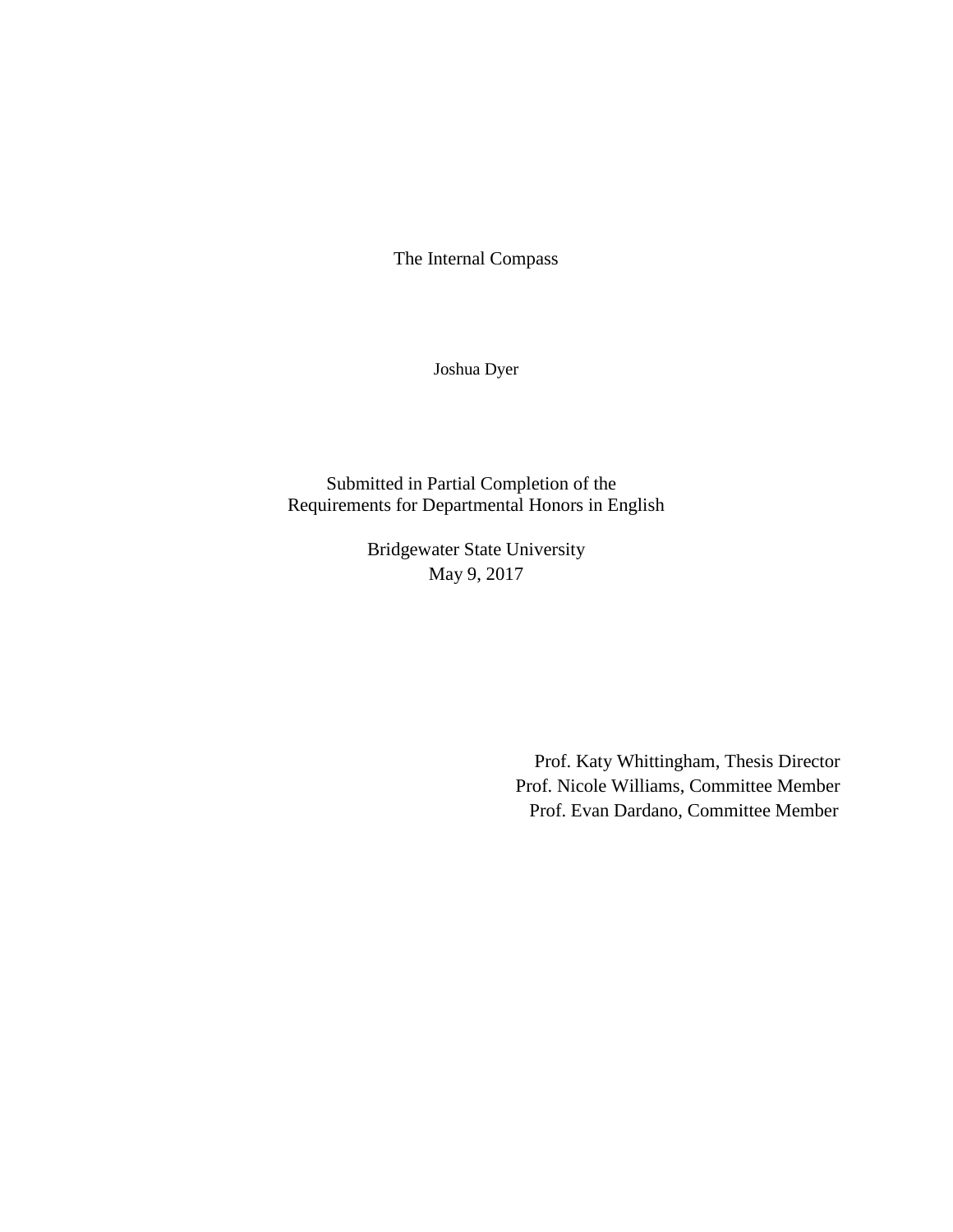*The Internal Compass*

-Joshua Dyer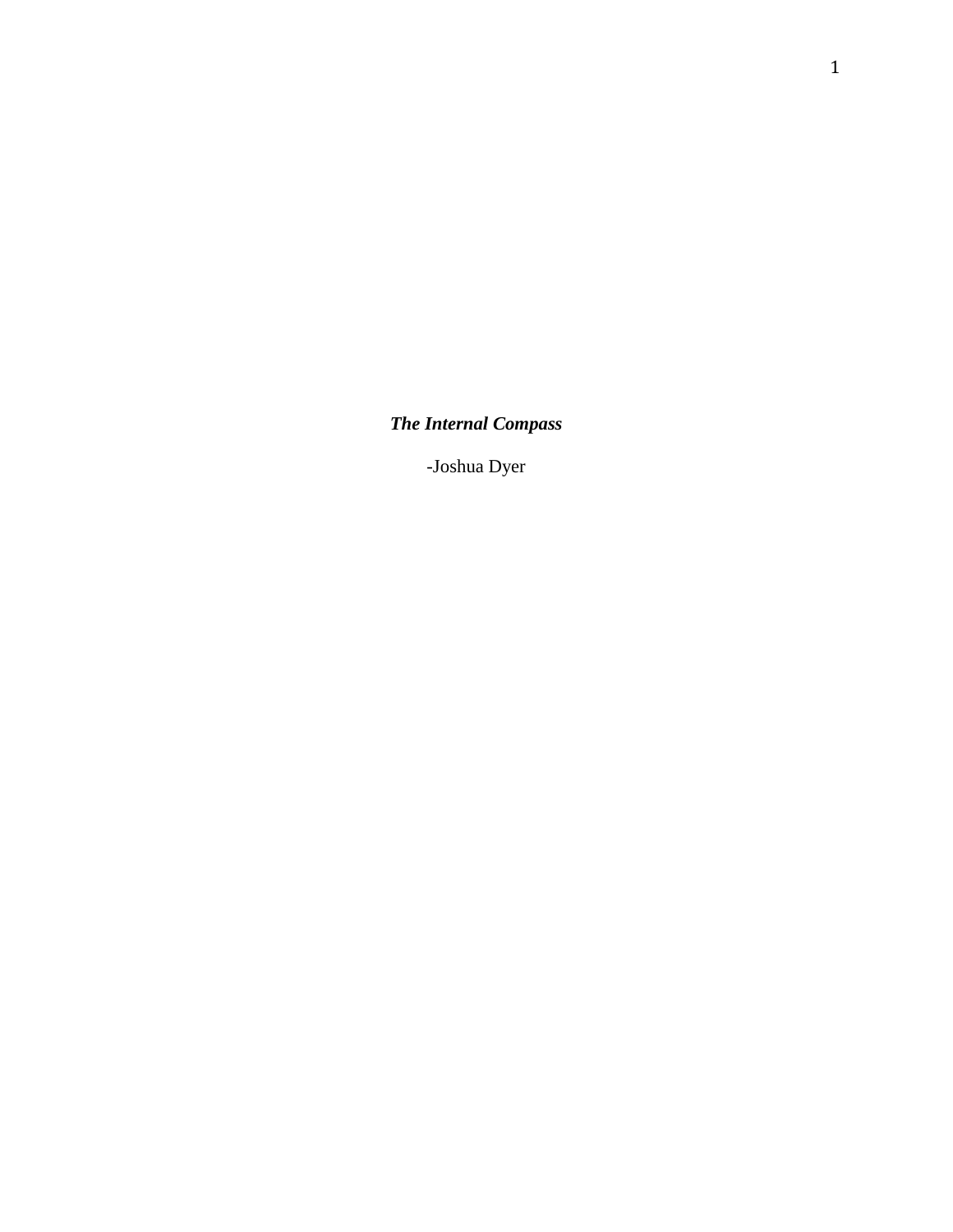## *Epigraph*

*Amazing Grace*

 By John Newton "Amazing grace how sweet the sound That saved a wretch like me. I once was lost but now I'm found. Was blind but now I see. 'Twas grace that taught my heart to fear And grace my fears relieved. How precious did that grace appear The hour I first believed … "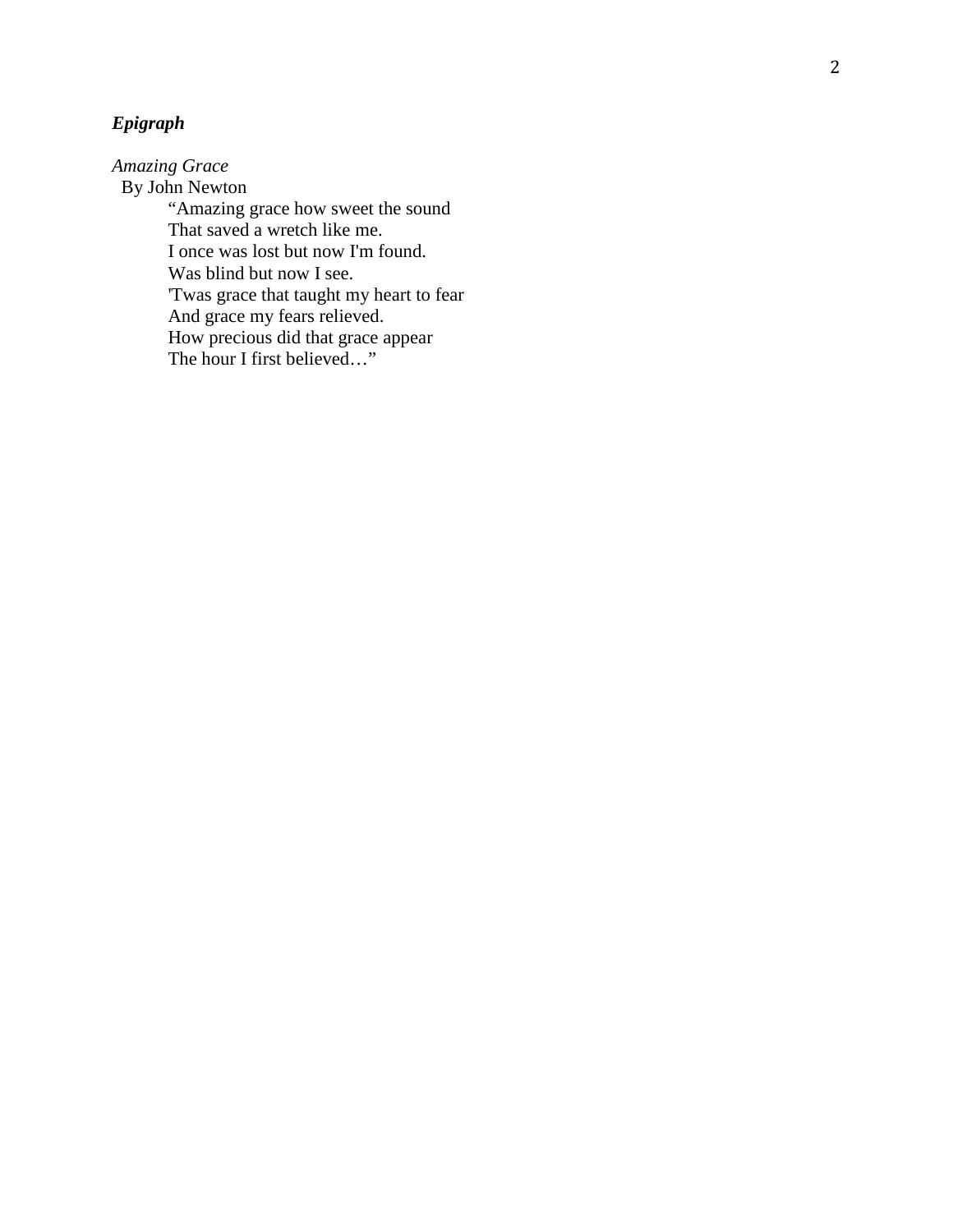## *Dedication*

For the ones that taught me that love was higher than the sky, deeper than the ocean, and more than chocolate chip pancakes. For the ones that showed me light when life seemed full of shadows. For Louise, who loved me more than I knew.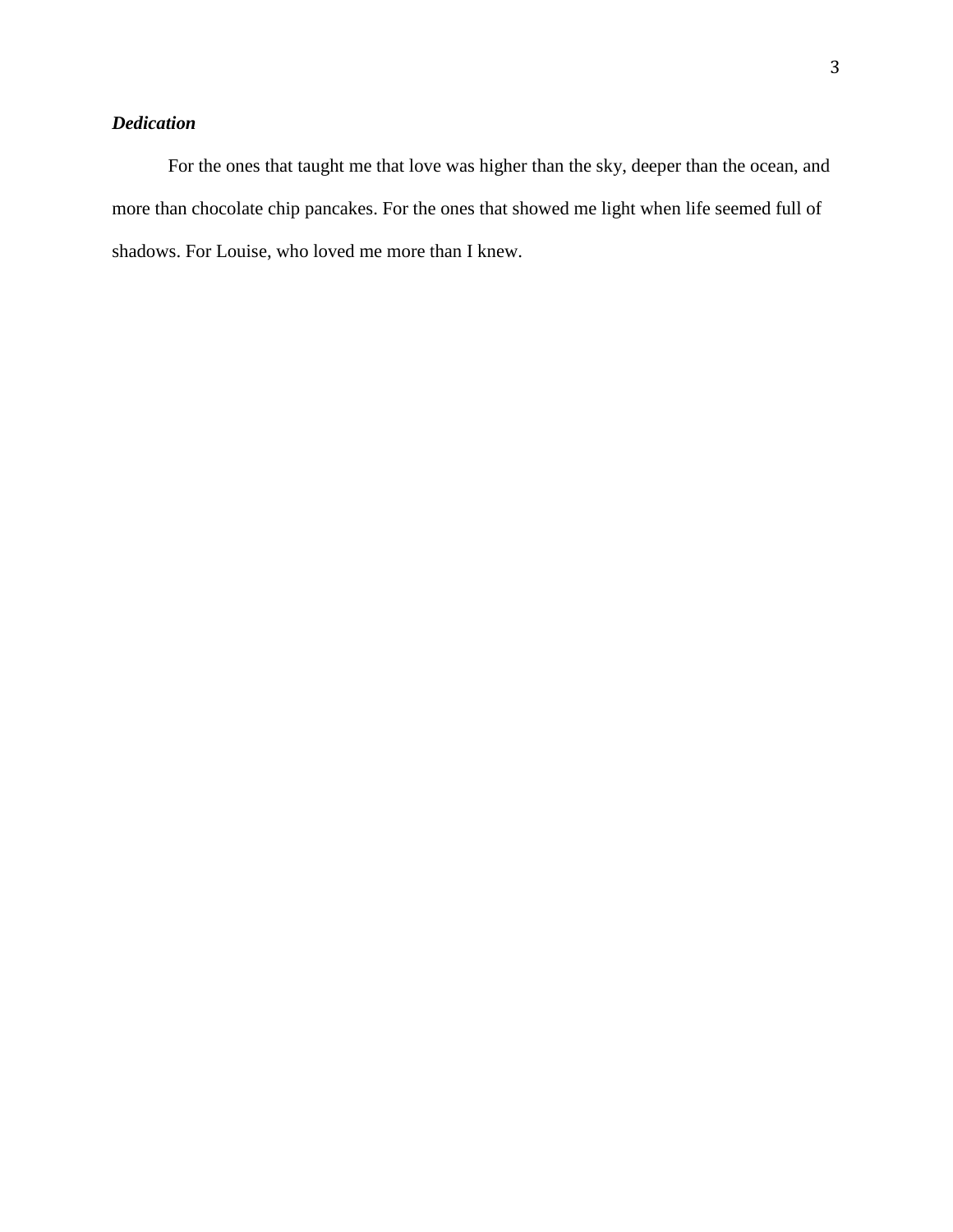#### *To Whom It Does Concern (Mrs. Robertson )*

To Whom It Does Concern, To you I write today, To Whom It Does Concern, I truly want to say:

Thank you.

When I told you "this is dumb, all the writing and the reading, " you showed me I was numb, to all the words and their meaning.

You yelled while others whispered, but in a way that was so helpful, you taught my brothers and my sister, why we should read the whole damn shelf-full.

I write to you today to say thank you, so sincerely, you were a teacher and a n educator, but more than just that, merely.

You are why I chose to write, oh so much I have to say , with your support and your might, you showed expression in a new way.

To Whom It Does Concern, that's you, the reason I write today, thank you is all I have, all that I really need to say.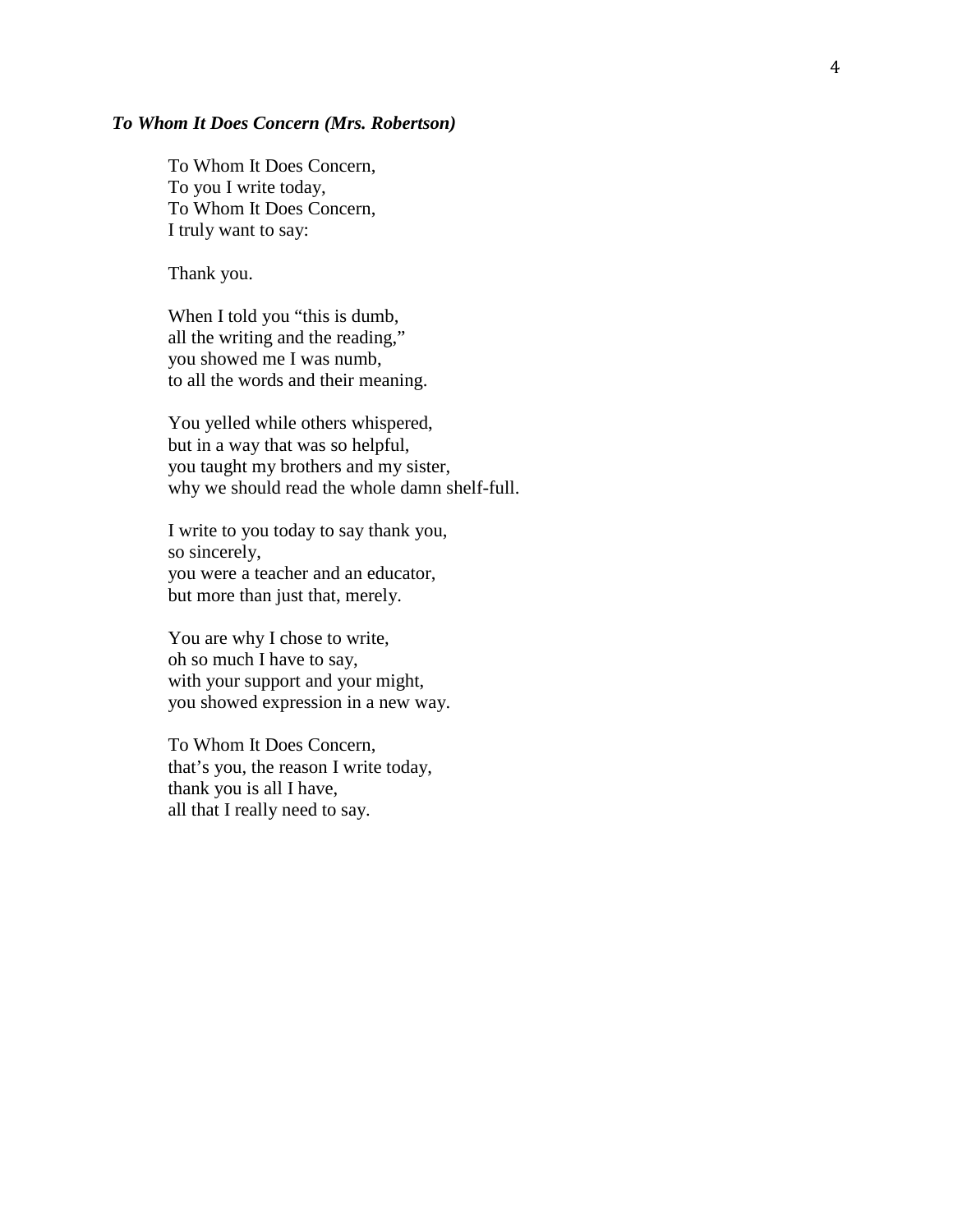#### *The Internal Compass*

On my fifth day in the homeland, as I had begun to call it, my exchange university had arranged for some of the students that were abroad to see the Cliffs of Moher on the southwestern coast of Ireland, near Galway, in a place known as The Burren. We drove up in a coach bus that seemed to be twice as wide as the narrow countryside roads. Narrating our trip was a short Irishman name Eoghan who told us about the history that surrounded us. We drove by castles that were older than the country that I called home, but they were now just remnants of the past in someone's backyard. The year 2016 was going to be my year, this I knew, because it was three weeks into the New Year and I was already crossing items off of my bucket list.

Uncertain whether it was the remaining feelings of jetlag or my 21-year-old mindset that did it, but I could not listen to Eoghan telling us about what I could see with my own eyes. In some ways, my mind was too focused on the farmer resting his arm against the old guard tower while he watched his sheep graze in the fields around him. In others, I could not believe that the pile of rocks that still resembled a guard tower was actually once a guard tower and not just a pile of rocks. It was just like my grandmother had told me it would be, beautiful but simplistic.

When the bus shuttered to a halt and the hydraulics had let off their final hiss, I grabbed my jacket and worked my way to the front of the bus. Before I stepped off of the final rubber step, I paused and took it in. For anyone who has ever stopped to smell the air around them, stopped to feel the sun caressing their face in the summer or the rain drops trickling down through their hair toward your scalp until they can feel the rain's cool touch, then they know the "it" I am referring to. My eyes closed, not as if they were just closing, but as if they were giving my other senses a chance to experience what my sight had on the drive there.

5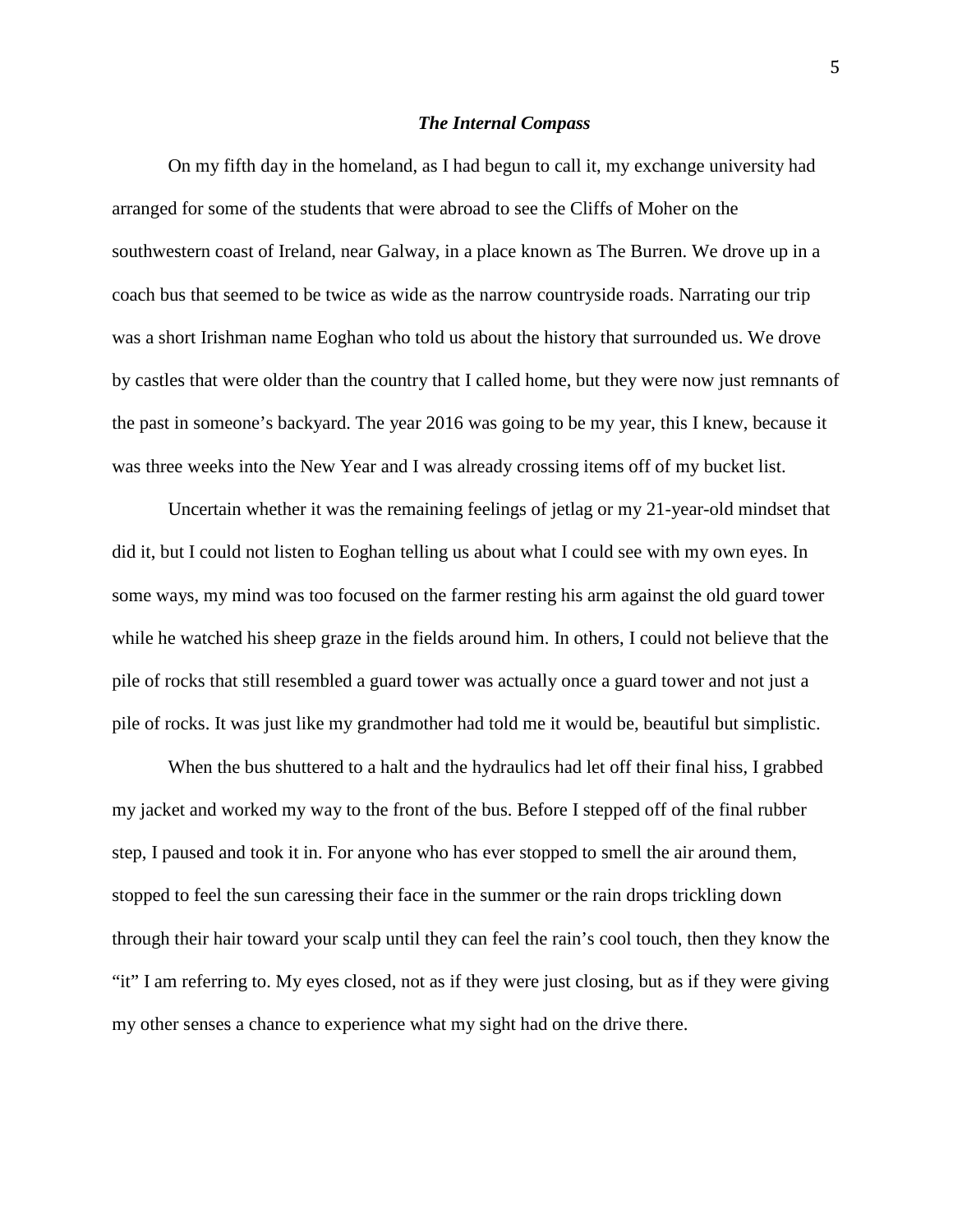My eyes popped open when I heard my roommate blurt out, "woah guys, this is freakin' gorgeous." His name was Thor and he was from Minnesota. His laid back attitude has caused me to think the relaxed nature associated with Californian surfers is similar to that of those from the Midwest. He helped me to feel relaxed even when nothing around us was calm.

Another roommate, Cade, spoke up, saying, "we can see inside the gift shop later, I want to see the Cliffs." Being the youngest son to a single mother, Cade took it as a personal challenge to have as many t-shirts as he could from any place he went that would fit his 6'7" body so when he went home he had something to show his mother.

The three of us hit a stride, fearing not if we would slip on the pavement that had been splattered by the salt water that was brave enough to climb up the steep Cliffs. We reached a sign that was intended to be in remembrance of anyone that had fallen over the edge, and it warned all visitors to be careful to not cross the barriers that were ten paces from the edge itself.

"Damn. Every man for himself, I guess," Thor said.

Laughing I replied, "well it would be one hell of a way to go out."

\*\*\*

Beginning in July of 2003, I lived at a summer camp. The summer before the trailer was wonderful. Momma was a cook at the Christian camp across the street from the trailer. Daddy was still working in Massachusetts so he stayed at the house where I learned to walk, read, and be more than just a baby that cried, slept, ate, and needed changing before sleeping once more.

The camp sat near a lake, with a long dirt road that passed the playing fields and the snack shack. It stretched toward the cabins that sat under the treetops before breaking off into footpaths that led to the lake where I almost drowned. I almost had my first kiss in the back of a motorboat at the age of 7 by some tween that was charged with making sure the sail from the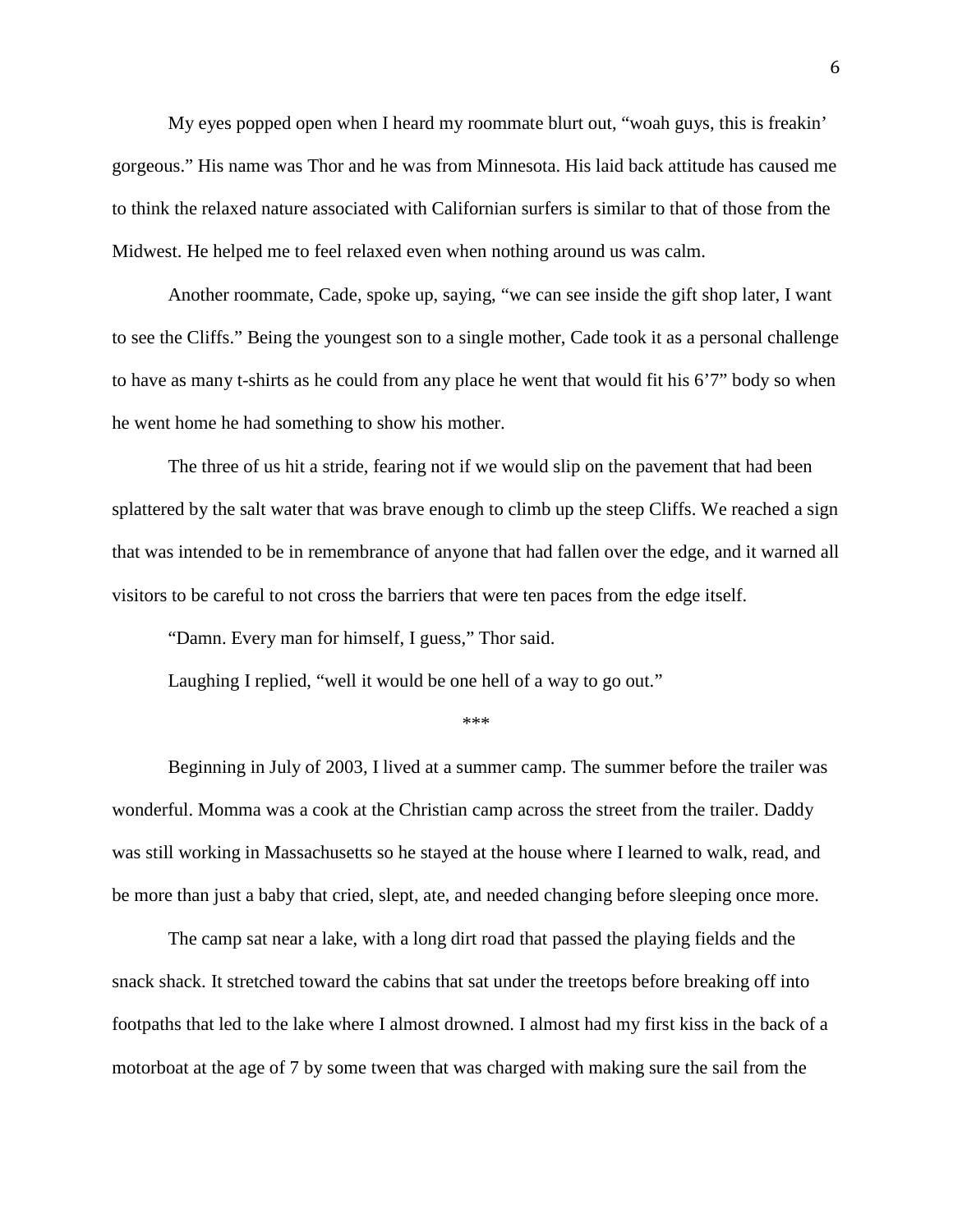camp's small sail boat that fell on me did not stay on top of me for too long after it capsized due to poor navigating.

"You're fine. You're ok! What the hell were you thinking? You can't be past the buoys anymore," she proceeded to yell at me while I found the breath that I had lost while under the water. I still feel bad that I ruined her day by almost drowning. I just wanted to be like everyone else.

I always had trouble with swimming because I sank in the murky water and my lungs never did help me much. At 5 weeks old I was put in an oxygen bubble after contracting pneumonia and was later told that gym class would be the extent of my physical abilities so I should not get my hopes up when it came to sports. It seems, however, the more that people tell someone they cannot do something, the more they want to do it; forbidden fruit is the sweetest.

Learning that at a young age, being told "no" meant I had to do it, I was up for anything. I learned to use the canoes that were for the campers and paddle over to Blueberry Island that summer. It was a distance away that left myself and my siblings tired, and in need of nourishment. We would eat our fill of the wild blueberries that grew there while swimming in the sandy banks of the small peninsula that we forever called an island. Knowing we were not supposed to paddle there and eat the berries made the hair on our necks stand at end and the berries all the sweeter. See we were young, but we knew we were different. The other kids at the camp had to pay to be there and they had to participate in the camp activities. We were the cook's kids, so we had free roam of the camp from sun up to sun down. As far as we knew it, we were the lucky ones.

It is said that ignorance is bliss, and going hand-in-hand with that is the thought that naivety is beautiful. That summer I ran as fast as I could in manhunt, only to be caught by the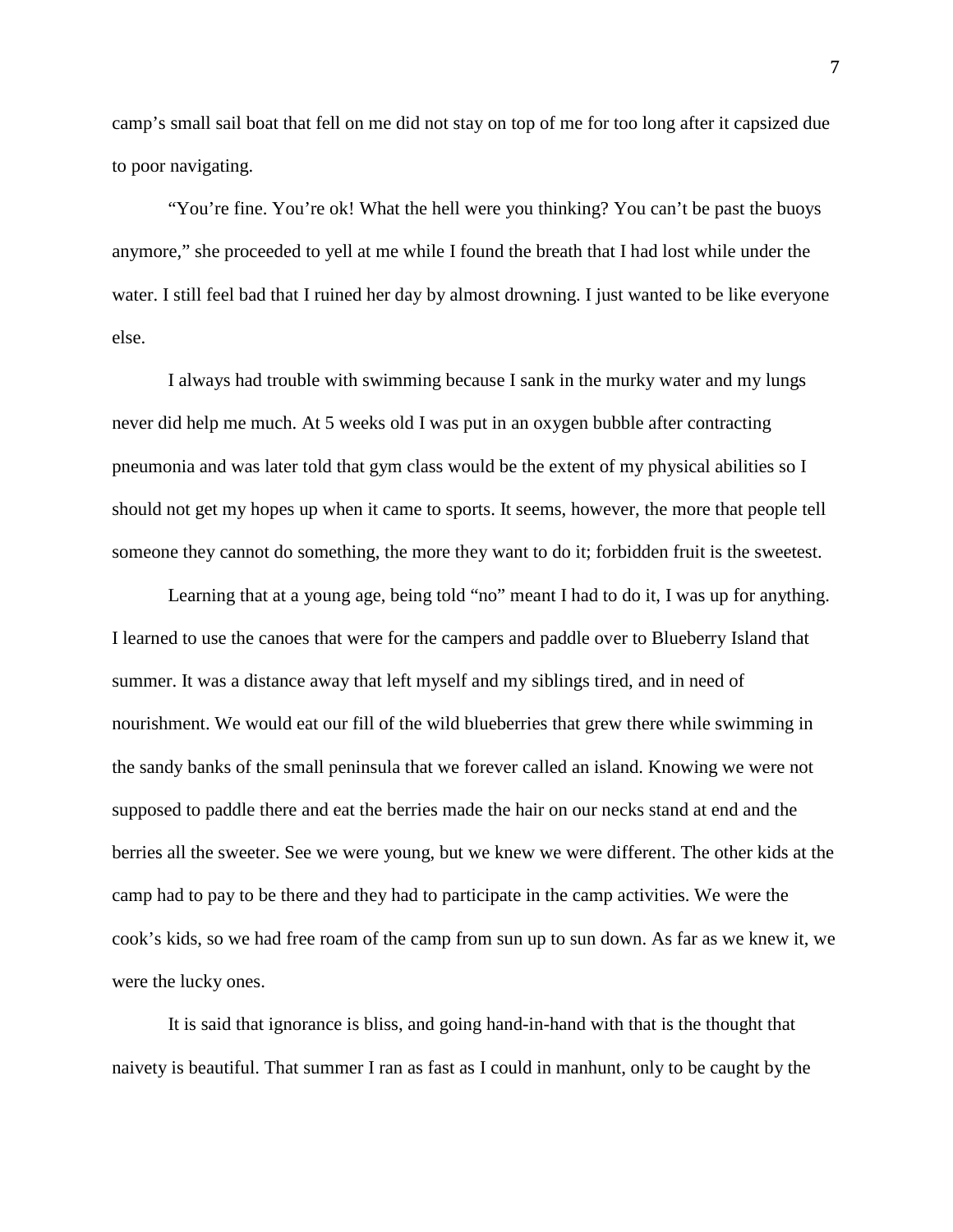kids that were at least three years my tenure with ease and being sent to "jail" as we called it. Each week with the new sets of campers I found it appealing to try and sneak out of jail to try to return to the game, only to be captured once more. Receiving mixed reviews, I either was pushed to the ground where I scraped my knee, or I was told I was a sore loser because I refused to stay captured. Well if you asked me then, or even now, I would say that I am without a doubt a sore loser. Too many years of my life were spent coming last in foot races, games, and events. Winning seemed so appealing, and here and there I met some people at the camp who made me feel as though I had won. They would let me win, of course, being at least 3 years older than me. It was not until I found out that they let me win that I became even more determined to truly win.

That summer I learned that it did not matter if all I had was a stick in my hand, I would have fun. The older boys told me it would be cool if I slept outside and used a rock as a pillow, so I did. They laughed at me the next day, covered in dirt and sap from the overhanging tree, but it worked, so I felt that I had won that battle. I had achieved a victory in my own eyes due to my stubborn nature, so I am thankful for those boys trying to make me look like a fool.

Two girls sat with me on the swings near the dirt road that led to the cabins, in front of the chapel where I was told God would guide me, and they taught me how to make bracelets out of colorful strings. They showed me kindness, and I remember how it felt. One with a squeaky voice and glasses, the other as talkative as an auctioneer, I kneeled by the swings and learned.

See even with the childhood teasing, I loved that camp. My sister got to be with girls her age, which she seemed to enjoy because she always wanted a sister but only had brothers, and my brother and I played often. My eldest brother had not yet joined the family; he would be introduced to me two Aprils from then before moving in and becoming a "brother from another mother" when the papers were signed. My Daddy, a man who could make eating sand look cool,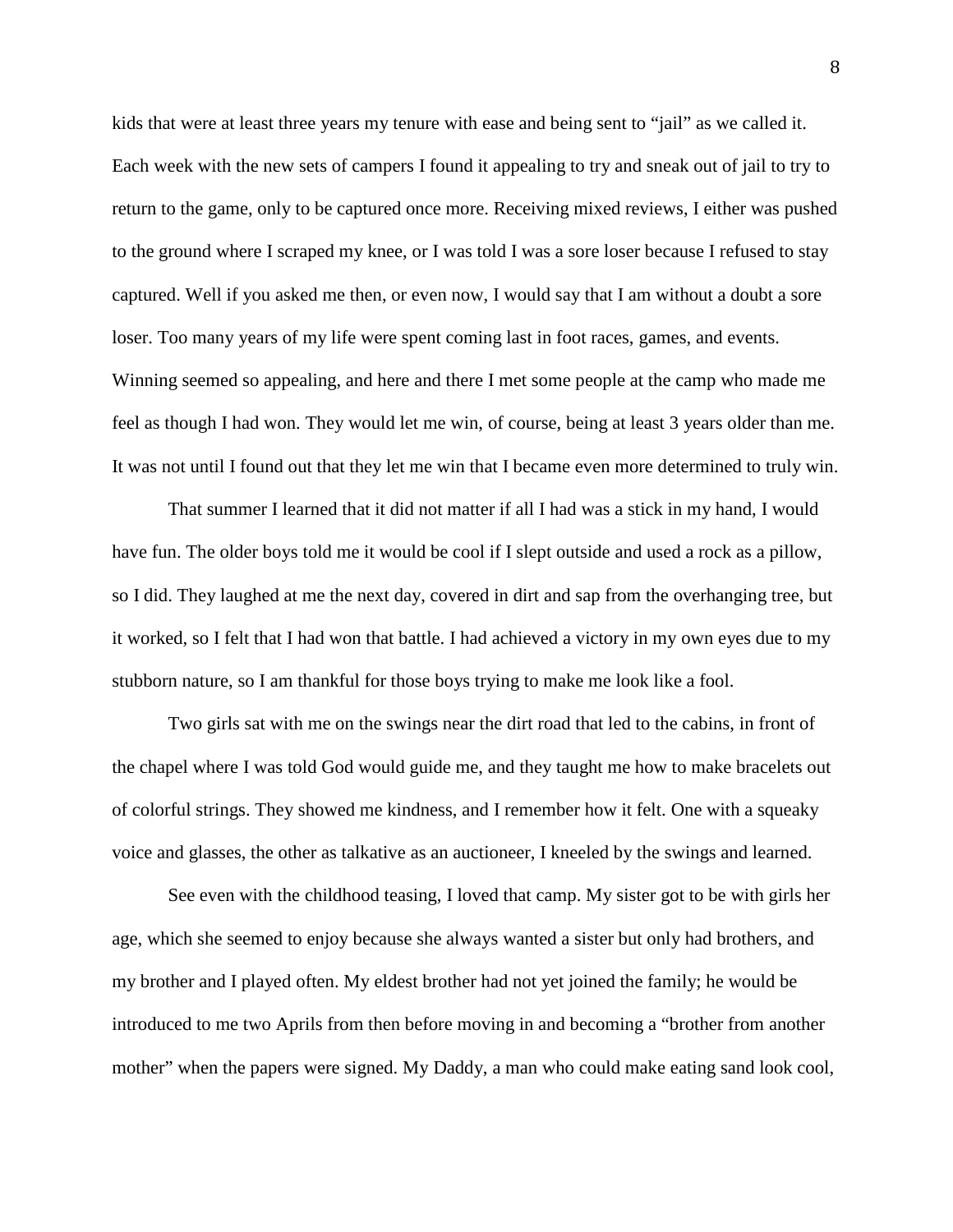came to visit and would swim in the lake with us, play tetherball, and cards too. The only thing I never saw him do was go into the chapel. Daddy had lost his momma some time when I was really young and he blamed God in some ways for it. Even still, he never spoke ill of Him until I was old enough to make my own choices.

My favorite part of Daddy's visits were when he made Momma laugh. She has this smile that she plasters on for photos and it isn't very good. It looks sort of like someone embarrassed her and she is trying to smile through the awkwardness. But with Daddy, she smiled regular again. She smiled so that I smiled, so big that the whole world, the whole camp, knew she was happy. That was my favorite part. When we were all together, things just felt right. I loved that summer. From the blueberries to the canoes, to the young girls at the swing set and even the older boys teaching me to think things through first, that summer was wonderful. The naivety of a wee 7-year-old carried me through until the first frost. It was not until the school year that I realized things were not all I thought they were.

\*\*\*

Rather than heed the sign's warning, we worked our way to the side of the Cliffs where there were not any employees, but rather, mud soaked rocks that acted as the trail laid out a distance from the actual Cliff's edge. The challenge was accepted. My roommates and I wanted to make the journey in our own way and so that is what we did. We slowly climbed over the slight rock wall that separated the worn trail and the muddy cliff's edge, which gave us a better view. It seemed that we were finally close enough.

We grabbed loose rocks and threw them as hard as we could, my two roommates and I, to see if we could get them past the gusting wind all the way down the Cliff to the crashing waves below. No matter how hard we threw we could not see them hit the bottom of the 750-foot cliffs.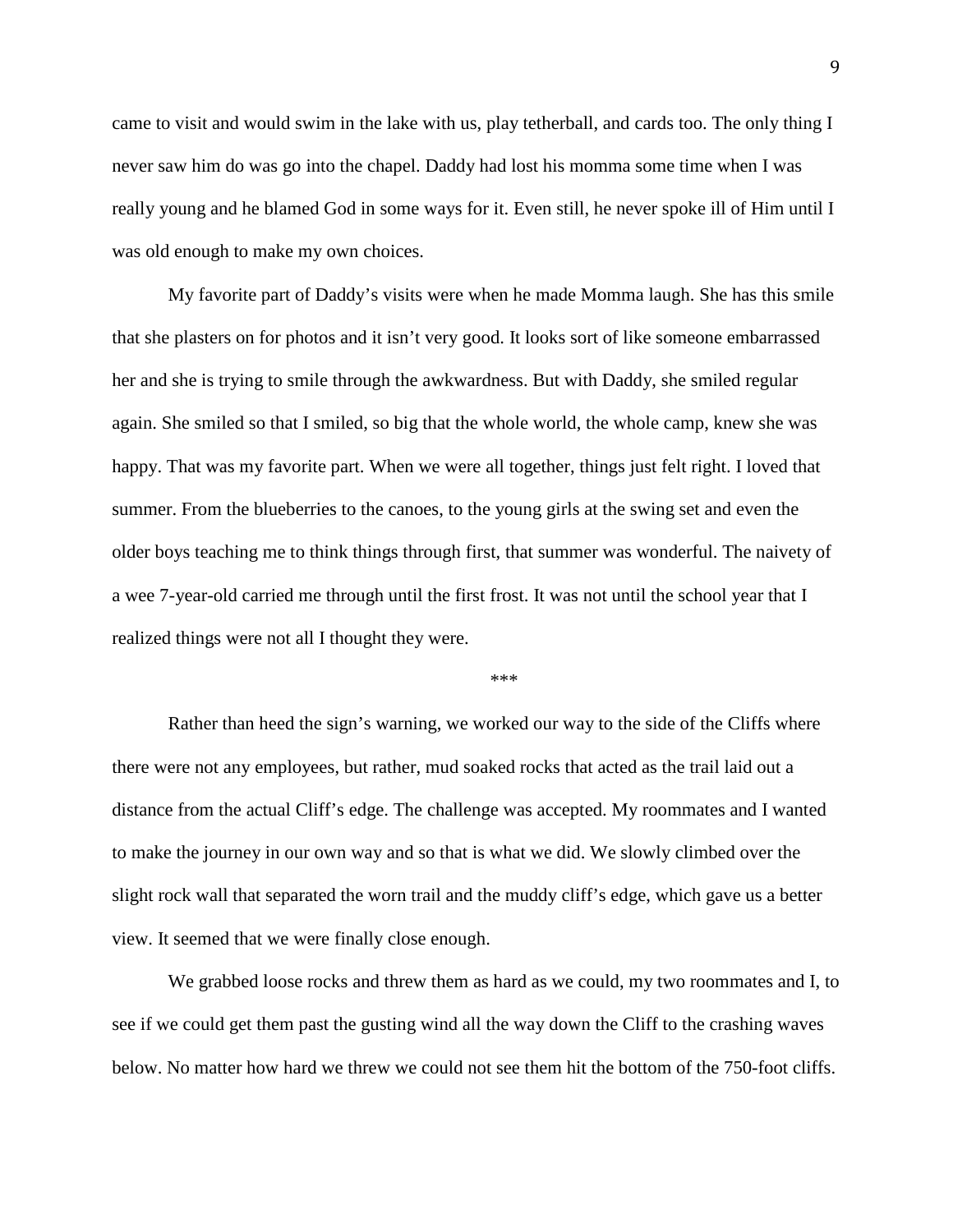We decided to walk along the cliff's edge for nearly a mile, so it seemed, and no matter how far we went the Cliffs went further. Without saying much about it, the three of us all knew that we had gone far enough. We each found a dry patch of grass right on the edge, and decided to sit and catch our breath after the long trudge through the Irish mud.

"This is unbelievable guys," said Cade, "this, right here, this is why I wanted to come to Ireland. Everywhere we go we are surrounded by beauty."

"I could not agree more. I am glad that we are on this ride together, guys. Been a rough couple of months so I was looking forwarded to the adventure," I chimed in.

My feet dangled over the Cliff's edge and I could see birds flying below. The day was dark and seemed gloomy and the air was thick enough that I had droplets of the seawater that had begun to form on my jacket. When I had first arrived in Ireland it seemed that the constant rain and cloudy weather was going to be an unfortunate, yet frequent, occurrence during my fourmonth stay, but it was in that moment that I began to love it.

With my feet swinging back and forth, my heels tapping the edge of the Cliff ever so slightly, with my hands reaching behind me touching the last portion of the dry grass next to a pile of mud, I leaned my neck back, as I had when the bus first arrived. Just then, with the clouds covering up the sky, and the breeze biting at my cheekbones, it was almost as if I felt the sun begin to break through the clouds.

\*\*\*

The land around the trailer was picturesque, but the trailer itself left something to be desired. The main road went uphill ever so slightly, with a curvature that made the commute to and from school all the more bearable. Slanted trees lined the weather-beaten road with overgrown bushes holding them so that their leaning did not turn into falling. The foliage in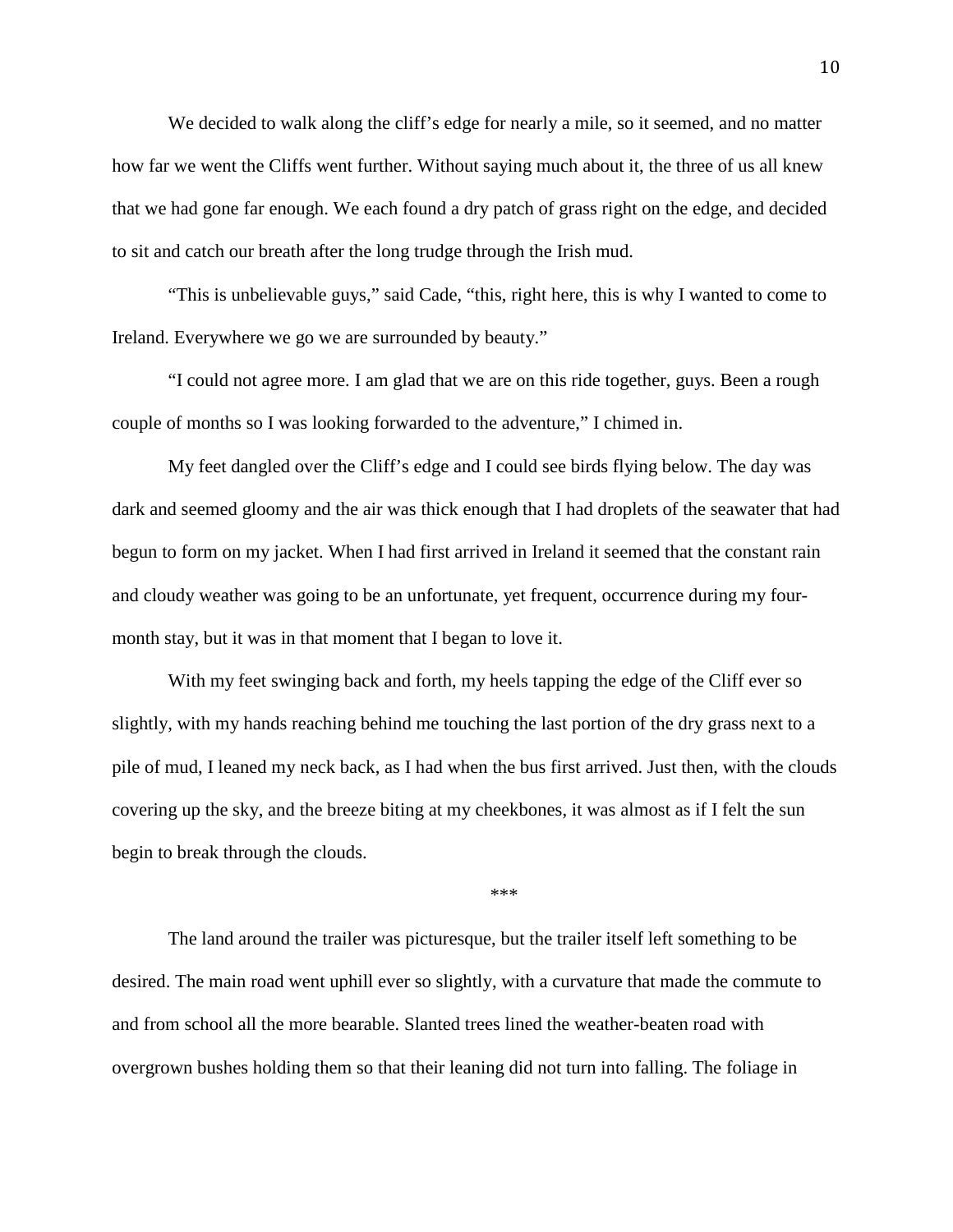Autumn was something off of a postcard, with the pines and maples welcoming all who drove past them, but blistering cold in the Winter was something out of a nightmare, warning everyone that nature was nothing to take lightly.

Where the trees and bushes broke off and left an alleyway of dirt and gravel was where the driveway to the trailer was. The driveway broke off to the left, up a hill that would freeze over before the solstice and stay that way until the birds returned from the south later that year.

Atop the drive, a short distance back, stood the weather-stricken barn, resting beside the grassy knoll that was home to *Little House on the Prairie* days of imaginative play. My sister would play house using nothing but fallen branches for her structure, and my brother and I would be sure to fend off any invading Indians. After all, the television shows always reminded us that they were constantly invading unsuspecting towns of peaceful settlers; we had to make sure sister was alright.

"Get 'em!" I yelled.

"We have to warn the others," my brother pointed out.

We only ran inside when Momma called for supper, much like the characters we were pretending to be would have done. The mosquitoes were always calm and the sun warm, so days in that field were not all that bad.

The barn had a loft, so it towered over the aged trailer that was slumped a few hundred feet away. The barn had not been used in many years and was now the home to dust, dirt, splinters, and rodents of every type. The knoll was consistently overgrown, with a mix of grass and weeds that stood up to a grown man's knees. The wind that gusted down each day caused the grass to sway and bob ever so slightly so that it was constantly a tangled mess.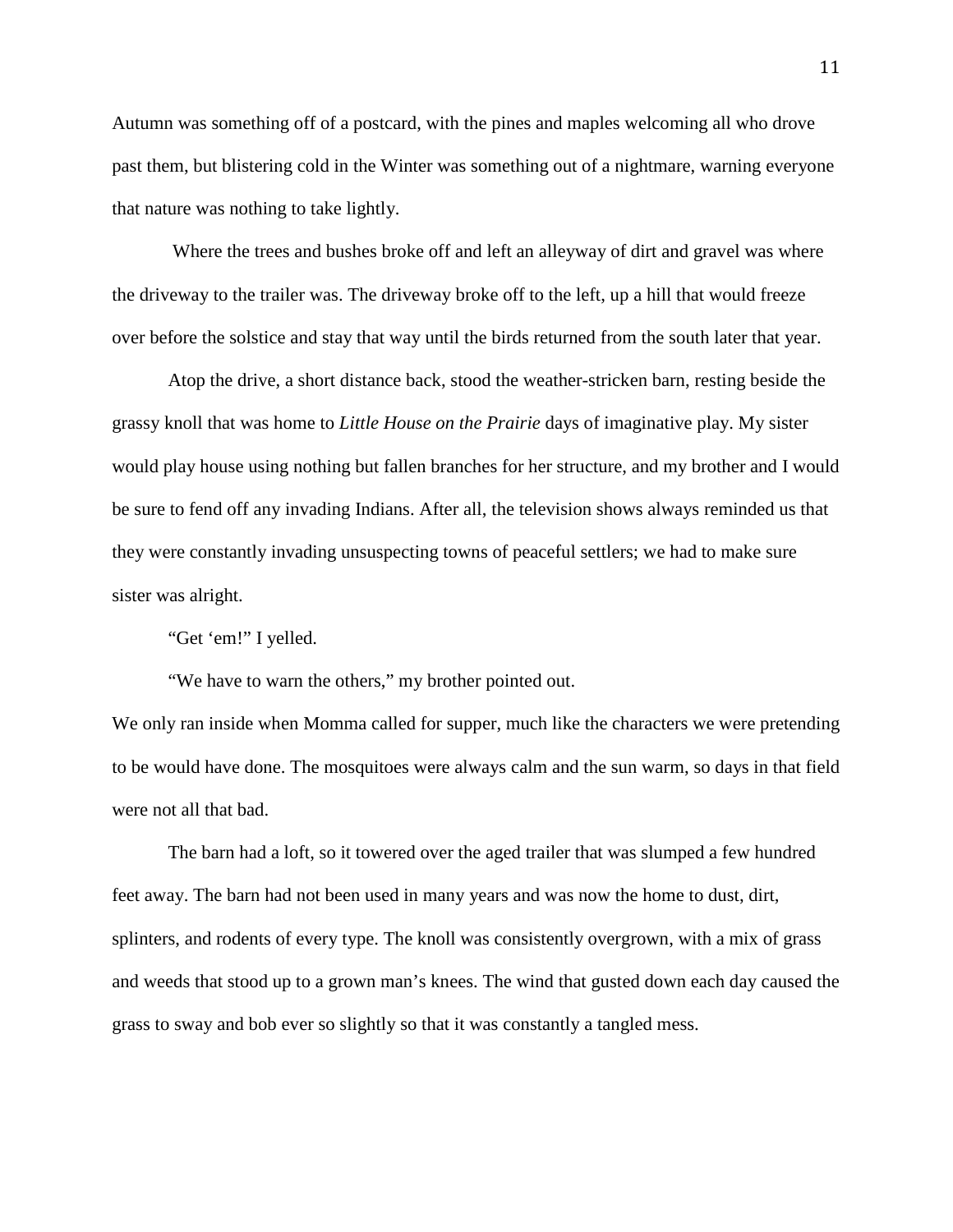To the left of the lofted barn resided the trailer. It had been driven up that steep drive years before we moved in and plopped in an open section of the forgotten land and was an offwhite that had become yellow, as pollen had worked its way out of the nearby forestry onto the siding. Its shingles were done by the apprentice of an apprentice but they did their best to keep the rain out, though unsuccessful at times. The metal siding would boom like thunder if it was hit by a falling acorn or child's playing ball. The boom would send a ripple up the side of the trailer that would force an echo to work its way down the hall. The first storm in the trailer, brother, sister, and I went into Momma's room and hid under her covers until morning.

"No matter how bad the storm is," Momma would say, "you are always safe under these covers. Now pleasant nightmares, and sweet dreams."

In front there was a sun-battered deck that had gone gray over time, as the wood had slowly rotted. Loose nails had worked their way out of the boards in years prior and now caused tripping fits and stubbed toes to all who walked upon it.

The deck touched the front door that let more wind in during the Winter than it should have. Near the front door was the window that screeched when it did its job and actually opened. Beyond the window was the kitchen that had the cracked laminate flooring that was as yellow as it was shiny, like a smoker's tooth that had been polished to hide the fact that it had been mistreated.

With twelve feet from the door to the kitchen sink, the kitchen was the ugliest room in the trailer. It had a table to the left of the door that was the pearl in the oyster, because it had been retouched and refinished by a good man, Daddy. There were cabinets that consisted of three-fora-dollar macaroni and cheese boxes, peanut butter, and bagged cereal because it was cheaper than the boxed kind.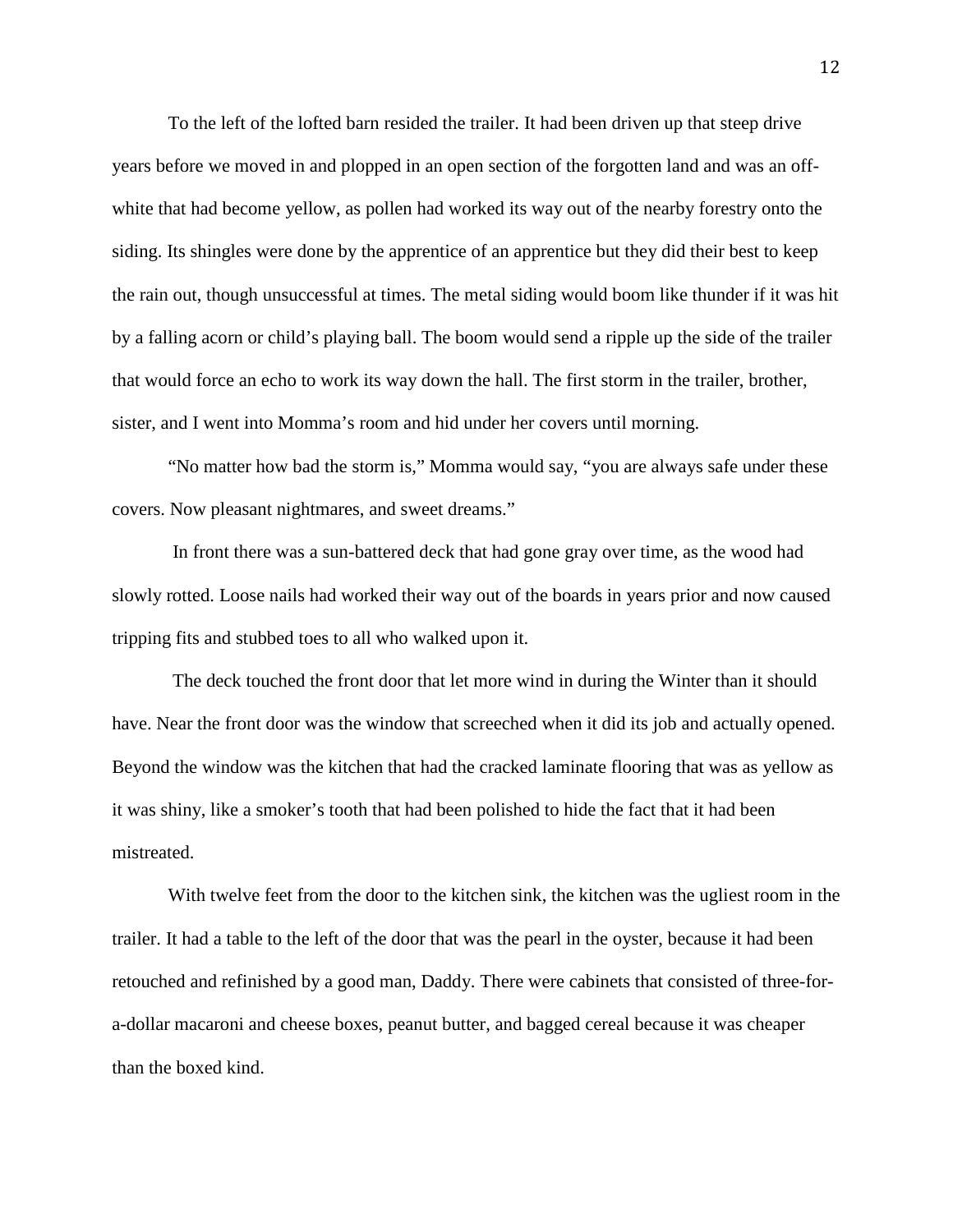Walking forward and taking a right past the cabinets was the fridge, across from the stove. The fridge had some milk, butter, hot dogs and ketchup. The frostbitten freezer that resided above the fridge held a few frozen chicken potpies that were more gravy and crust than chicken or peas.

There was a metal-lined doorframe that led to the living room, the largest room in the trailer. That is not saying much because the room itself was still only about twelve feet by twelve feet, but in comparison, the room was expansive. The floor was carpeted with a navy carpet that, like the deck, the barn, and the trailer itself, was faded with age. It was beaten down enough that it was no longer a carpet, but more of an AstroTurf surface that we braved barefoot each morning before putting on our school shoes. Our feet were often blackened from the dirt in the trailer and outside of it. We wore shoes rarely because they would become dirty and were no longer schoolready. It was part of the adventure of the trailer, because Momma used to say it was like we were hobbits.

The living room had wallpaper that could have inspired Charlotte Perkins Gillman's work. It was peeling as if was trying to escape the trailer, but it was also so set against the wall in a way that made it seem as though it would never be able to be taken off, no matter how hard it tried. The room had two couches that were fitted to the bodies that had been sitting in them for years, broken in enough so that there were only certain positions that were comfortable because of sunken in sections. There was a window that was too small even for the small room, but it let the light in just right so that there was a view of the sunrise and sunset each morning and evening. That window provided the only beauty that room had, besides movie nights with the family, watching the same five VHS tapes on repeat.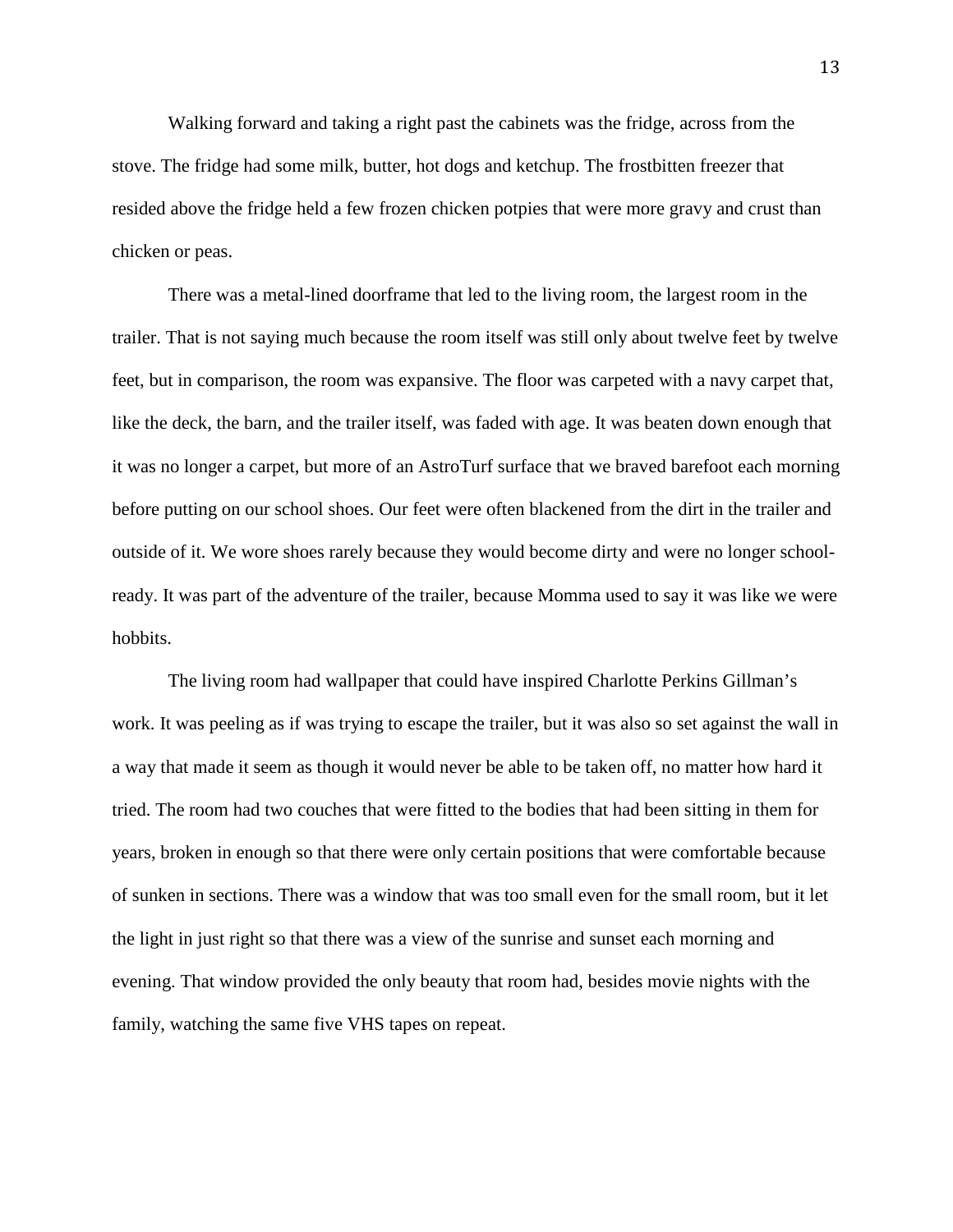Beyond the living room, on the same wall as the front door, there was a narrow hallway that led to the bedrooms and the bathroom. With one bedroom for the boys, one for the girl, and one for the parents, there was enough room in the small trailer that everyone had their own space, in a way. The boy's room was dark and simple, with metal bunk beds on the left near the closet that touched the hallway wall and was just big enough for one of the young boy's to stand in and nearly close the door. The room itself was nine feet deep and ten feet wide, but gave the boys enough room to sleep and get dressed; the room did its job. The carpet was the same as the hallway and the living room, as were the carpets in the girl's and the parent's rooms, respectively, seemingly connected as if it was one large piece that stretched the length of the trailer. My brother and I used to kneel on the carpet to say our evening prayers each night, and to this day, that is the last place I actually prayed until I was much older.

The girl's room was like the boy's room, but smaller and made to accommodate a young girl. She did her best to make the walls and the bed sheets add warmth to the consistently frigid trailer, with the feminine touch my brother and I lacked in our room. In some ways it was like any young girl's room, no boys were allowed.

Beside the girl's room was the bathroom. It had a crackling laminate that had been placed years before the inhabitants had moved in, and it showed its age. On the left was a bathtub that was cream colored. The showerhead rested in a constant slumbering state and would only spit out warm water when it was too warm to even want a hot bath. The mirror was in front of the sink, near the tub, and that was where the boys learned to tie their ties, looking their best when even their best was not the same as everyone else's.

The parent's room was at the end of the trailer. Its wallpaper was white with faded green flowers that lacked any significant beauty, but rather, absorbed beauty from the room as it had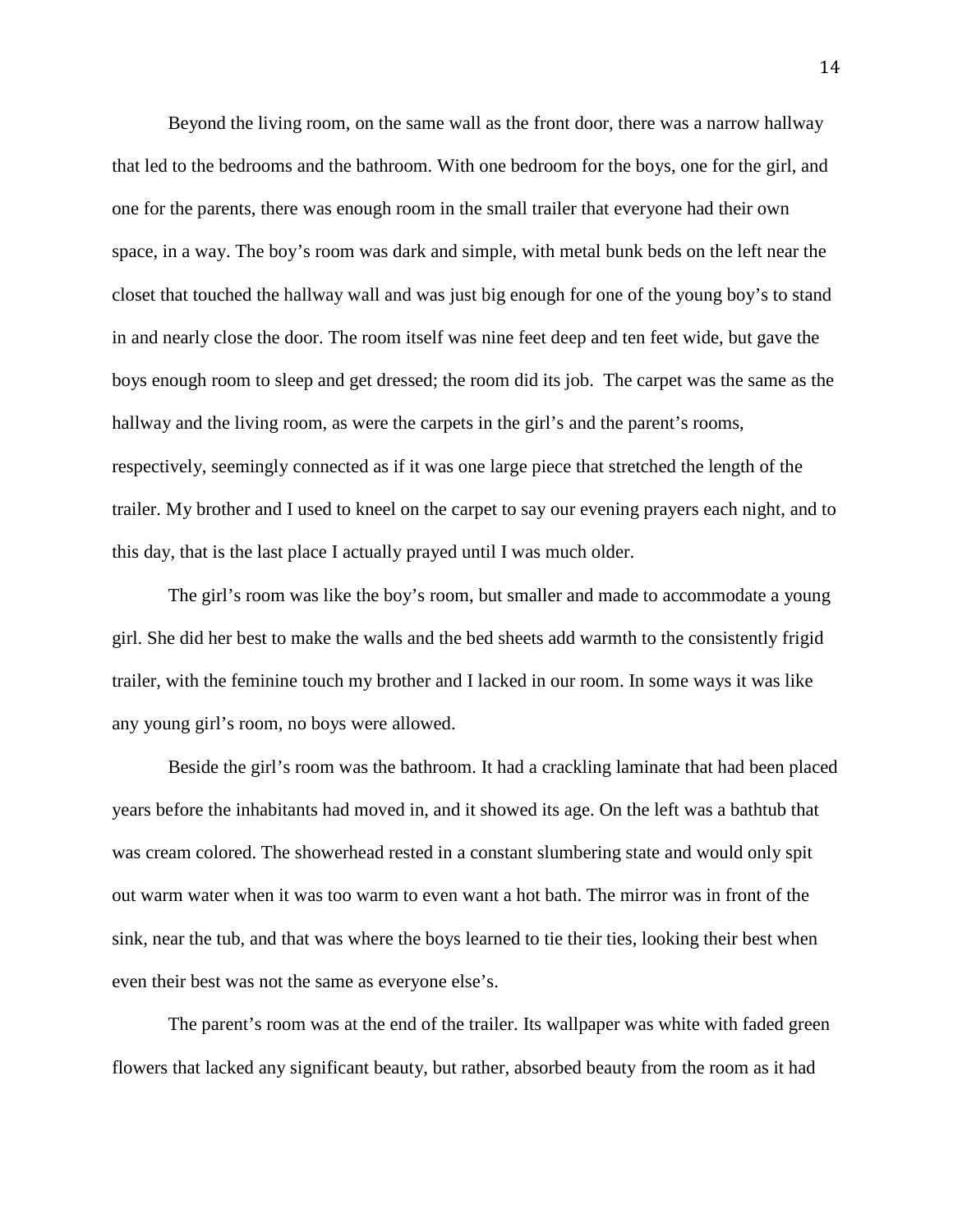absorbed years of neglect into its faded coloration. That room was where the two boys and the one girl would come during the snowstorms and wake up the parents because they were scared. The corner, touching the wall where the bathroom was, was where the dog had puppies. The dog had to be taken away because she bit the woman who deserved to be bitten, but the woman who deserved the bite owned the trailer.

Soon enough, we would be out of the trailer and living at Grandmother's house. Brother, sister, and I stayed on an air mattress in the living room, Momma in the guest room, and Grandmother would always be in the kitchen cooking. Her shelves had more than macaroni and cheese and peanut butter, and we never had frozen chicken pot pies. It was not so bad after all. Not so bad, just different. We lived with her and she lived with us, and she loved us and we loved her. Her hand would grab my chin before they would grab my ears as she pulled me in to give my cheek a kiss. I can still feel her kisses, resting on my cheeks like raindrops in a storm.

#### \*\*\*

Three months, one week, and five days before the Cliffs, I had lost a piece of me. I had experienced loss once before, but I was prepared for that loss. It seems that preparation permits acceptance, at least when it comes to death. But the surprise of losing her without even knowing she was nearing her end, well that crippled me.

For months I regurgitated the "I am doing ok" and "thank you for your kind words" responses to people when they asked me if I was alright. It was in that moment that I let myself feel something. For months I fought back tears and would swallow in a way that made the knot in my throat feel as though it would never go away.

With nowhere to turn, nothing but waves and the distant horizon in my line of vision, I finally let myself feel. I did not cry, nor did I even find the need to fight back tears, but I felt like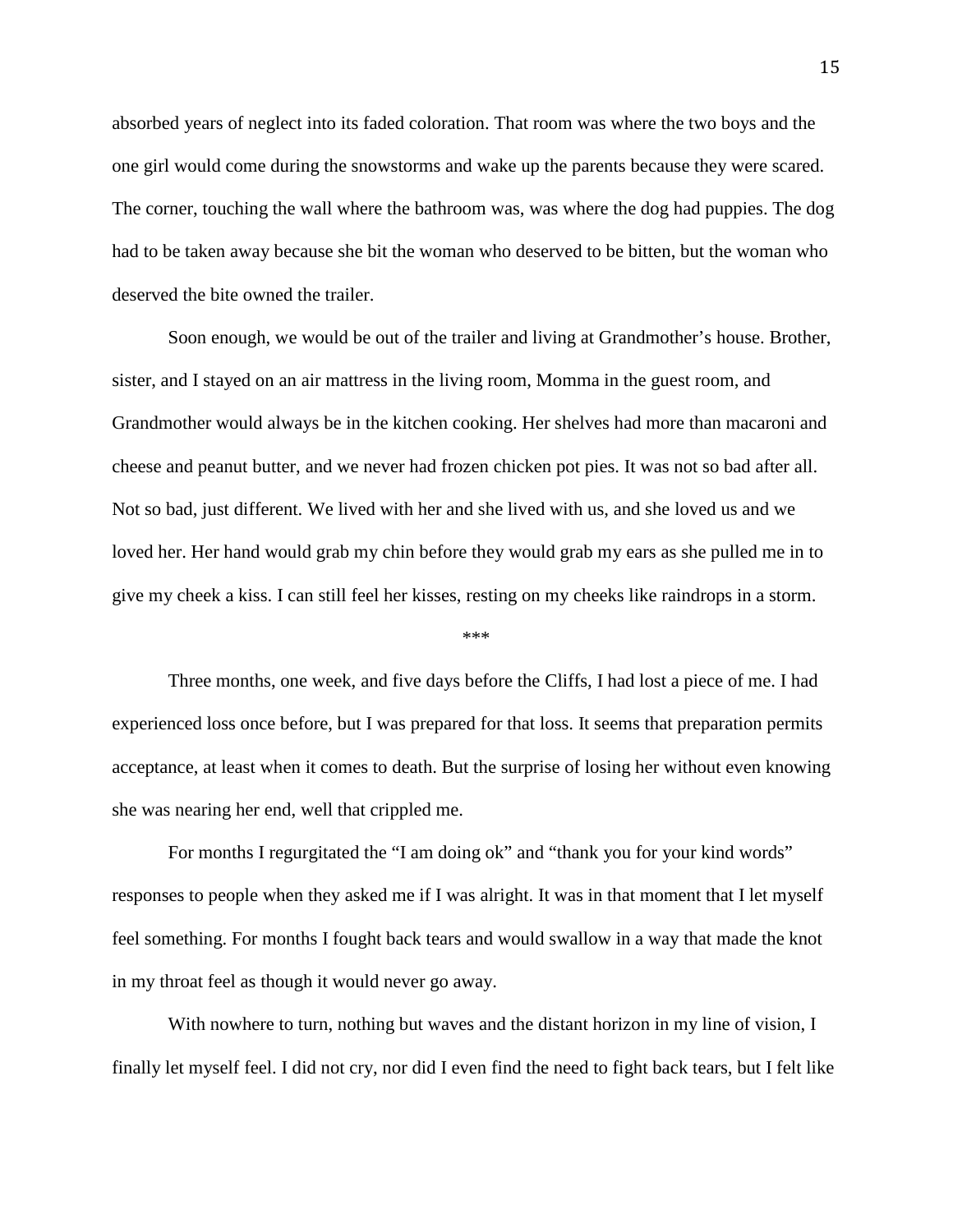a crackling fireplace smells, and I felt how grass does in the moment before the last drop of dew leaves the final blade in the yard when the sun rises in the early hours of the morning. It was in that moment that I was able to stop running from the feelings that I had tried to avoid, and finally experience them.

She stood barely over five feet, and was physically reflective of her appreciation for food. Her hair was short and a faded gray, her bifocals thick, and her hands strong. With a laugh that forced her to grab at her tensed stomach, let every tooth that she had see the light, and every laugh line near her eyes be emphasized when she squinted.

She stood only five feet, but seemed to be half that tall when she sunk into her chair and grabbed at her chest. Her strong hands clenched shut before they went weak and she slipped away. Her face tensed the way it did when she laughed, but the smile was gone, and the pain she felt was reflected on her face.

While I sat on top of the Cliffs and looked out, I felt the sun that had squeezed its way through the clouds. The warmth of its rays combatted the chill in the air that I had begun to be accustomed to. I knew what had happened, but tried to forget how it all occurred.

I looked over and saw my roommate lying down on the grass. "You're going to get soaked, Thor!" I yelled.

"All good bro, I'm just taking it in," he returned.

Thor was just taking it all in, just like I did that night.

We pulled her to the ground so she laid flat, like Thor. I gave her the oxygen that she used occasionally, hoping it would help, and Pops started pumping on her chest. Someone was calling an ambulance, someone else was crying, everyone was scared, but all of that blended into one splash of noise.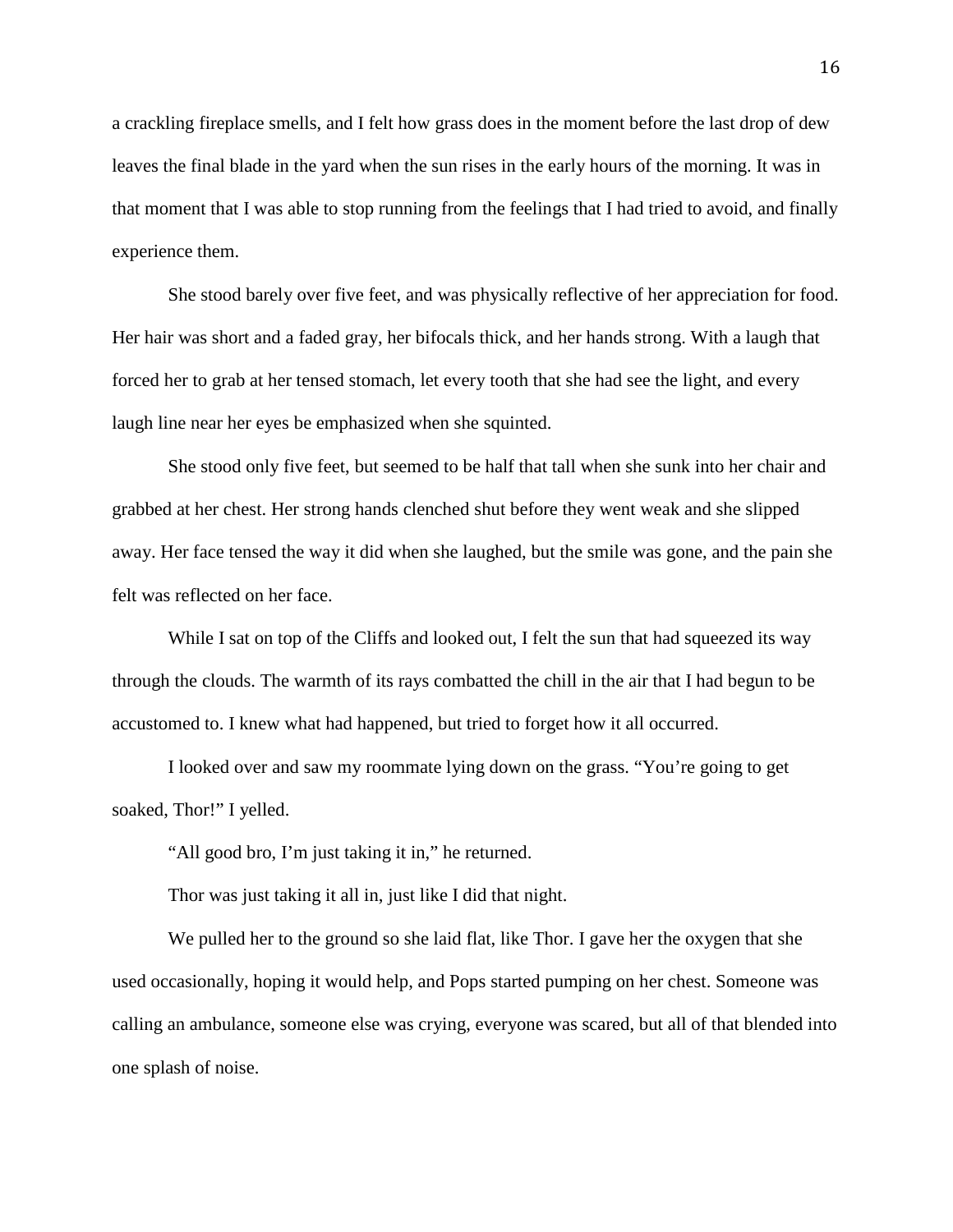The crash of the waves below where I sat, wooshing back and forth, just kept me constantly hearing something. But occasionally, I would hear the wind that was around me the whole time as it passed my ear. Why didn't I hear it before? The wind had been there the whole time, but why didn't I hear it? My only guess is that once I stopped ignoring it, I remembered I could hear it.

\*\*\*

We sat in wallpapered living room on the furniture that had taken the shape of our bodies from the sheer length of time that they had been around. Daddy was up that night. He was usually back at the house in Massachusetts, but that night he was there with us. He still had his work shirt on and the keys in his hand from the drive. Leaning on the green chair that Momma was sitting in, with the hand that had his keys resting on his hip, he looked at us.

Daddy was thin. He was thin year-round, never reaching that "time to lose weight" phase in the late winter that many people his age would reach. I always loved the way he smelled. The bar of soap that he used was prominent, the deodorant always dull but not necessary. The different types of wood he had worked with that day had soaked into his shirt, and the brown liquid that he always blew on before he sipped left a smell that helped me to know it was Daddy I was talking to and not somebody else.

Momma was in the green chair that Daddy was leaning on. Her hair was as red as her face was in the summer heat, and her eyes were as blue as anyone's could be. Momma cared more than anyone I had ever met, in my brief seven years of life. She loved hugs and making her three kids happy. She was kind, and always wanted to give us the world. In some ways she did.

I sat on the sofa with my brother and sister, Zack and Tay. He was nine and she was eleven, so that made me the baby. Zack was a nut, and it was wonderful. He had more energy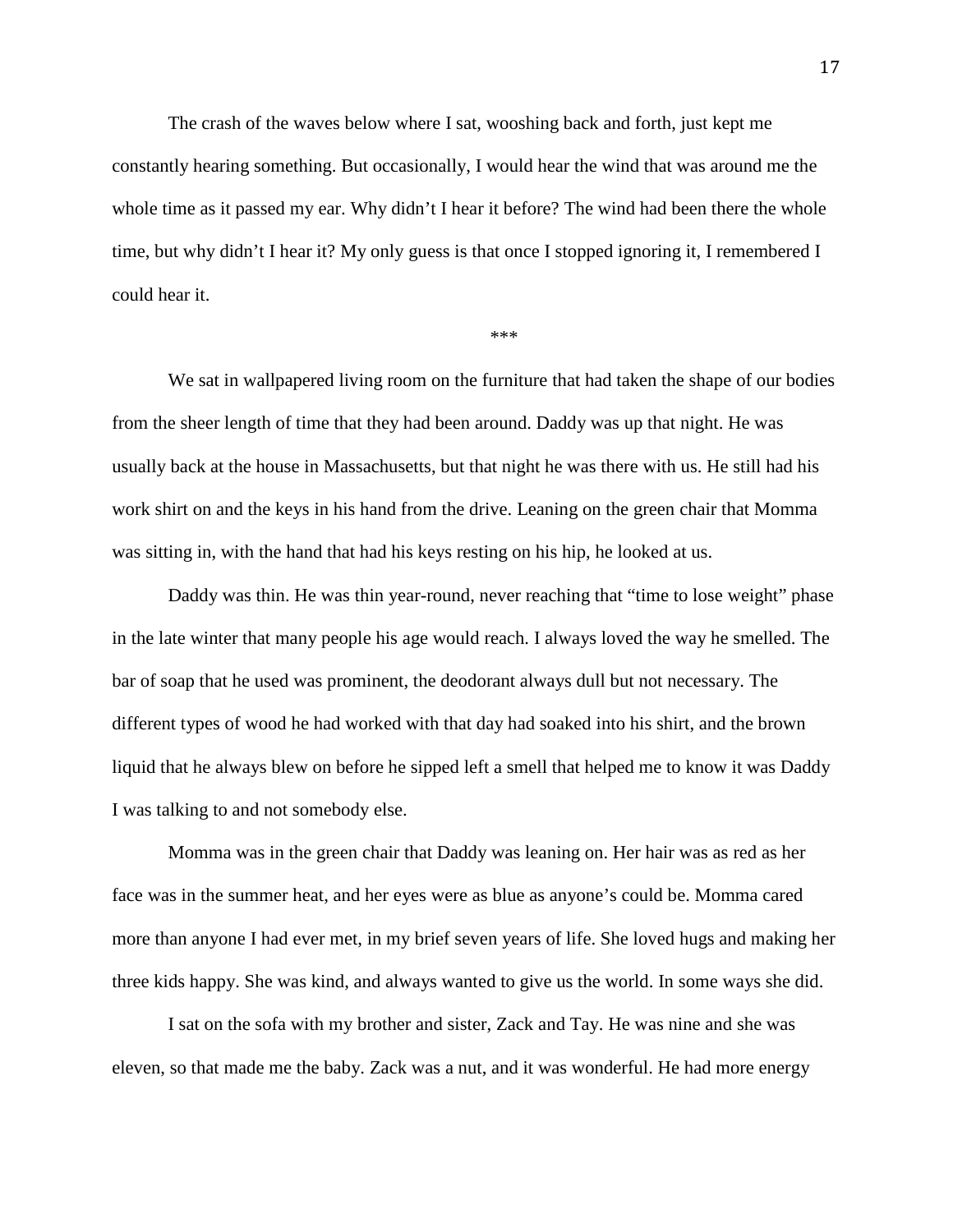than anyone that I had ever met. He was 17 months older but seemed to be years wiser. Tay was three and a half years older, a second mother at times, but in her heart she always meant well. I still remember her painting my fingernails and her telling me to wear dresses, "like a real life doll,".

Momma and Daddy said they needed to talk to us and tell us something. Usually they only sat us down to tell us something if we had done something wrong, but for the life of me I could not remember what I had broken that week.

"Kids, your mother and I need to talk to you about something," started Daddy, "as you know Maxi has been with the Owens' for some time now, and they've asked if they can keep her."

"But, I—I don't want to give her away," I started, "you said it was just for a little while!" With a somber look my mother covered her quivering lip and pushed away her tears, swallowing hard to rid her throat of the lump that had formed after my interjection.

My father looked at me, still leaning in his arm against the chair that my mother sat in, and said, "think about her Josh. They're givin' her a good home."

"Well, isn't this a good home?" I asked.

He knew immediately he had chosen the wrong words. Even though I was 7, I knew those wrong words were the ones that I needed to hear.

"I guess you're right. As l—long as they're not m—mean," I finally spat up through the childish tears that I pushed out rather than fought back as my mother did. Momma was tough, she always had been. She was tough but tender, the most non-moronic oxymoron of a person that I have ever met. She looked at me as I cried, because I was crying the way a child that does not truly understand does, and said, "someday Joshie, someday we will get a dog and she will be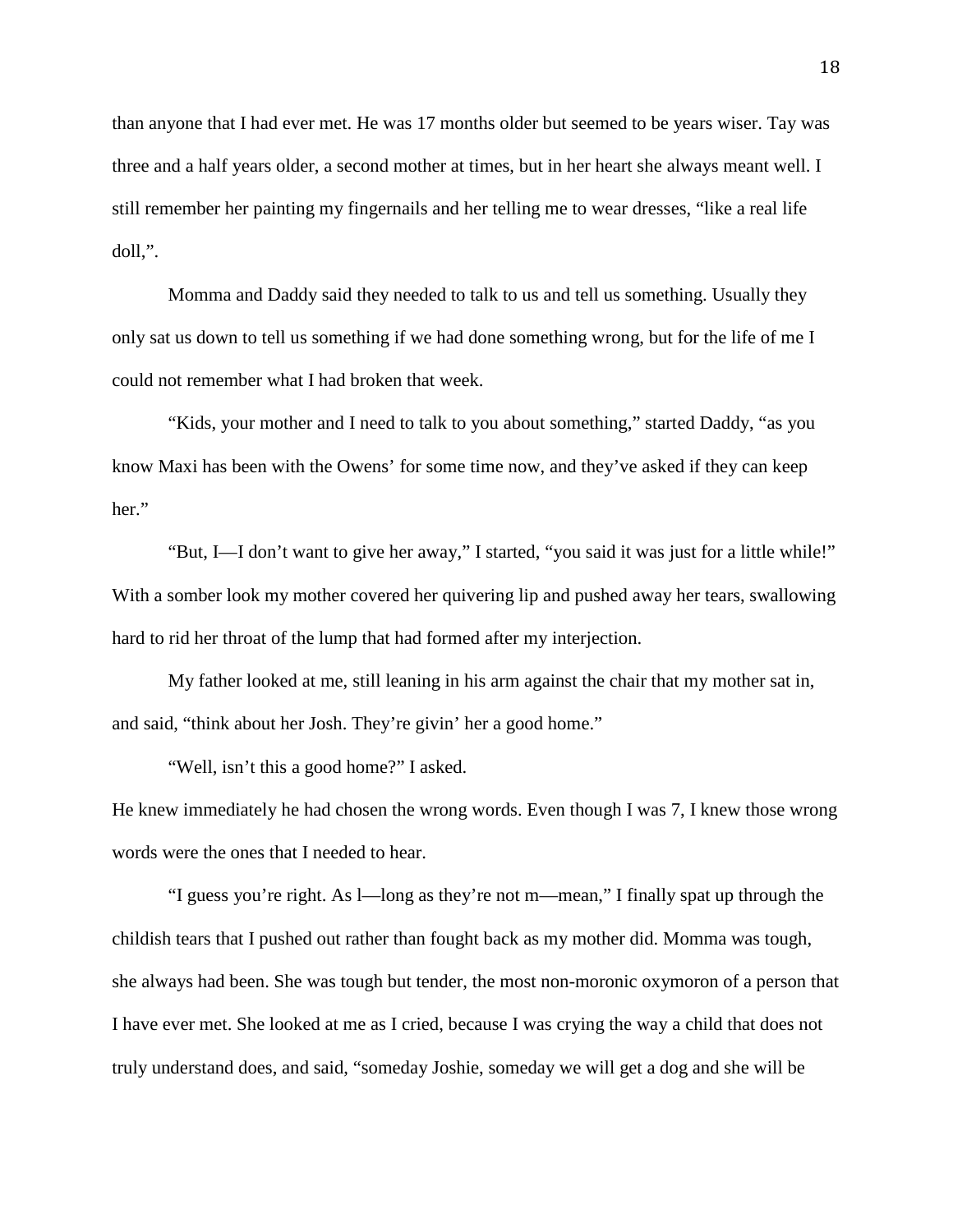ours forever." It did not matter what was promised though, because in that moment I only cared about what I had lost. That dog was my dog, and now it belongs to the Owens family. It did not make sense at the time, but now knowing how much a dog can cost, monetarily and otherwise, it does make sense. I still remember Daddy leaning on the chair, with that look that he had, and Momma in the chair fighting off her tears. The only time I actually heard Momma cry was at night. She would cough and cough because of her pneumonia, and cry now and then. When the sun rose, so did she, like it was a new beginning.

So I lost my dog, and they felt that they had lost a bit of my love because of it. Maybe it was just the room in that little trailer, lifeless and ugly, but some things seem to be life-ruining in the moment when realistically they did not change much at all. If only I knew that when I was young. It was only a dog and she was alive, some place safe and warm. At least it was not a person that I loved because that would have been terrible. Thank goodness it was only a dog, and not a person.

\*\*\*

#### *1-2-3…Breath…1-2-3…Breath*

Pops had been an EMT in his youth, so he knew what to do. I stood there, ready to be told what to do to help, but nobody said anything to me. Mum asked if I wanted to leave the room, if I was ok, but nobody told me how to help. My back was pressed against the wardrobe in the corner, the one where she hid her snacks that were full of sugar for when the diabetes acted up, and I just stared on like a fool. I heard the noise all around me, it had been all I could hear, but when I stopped looking for what I could change, I heard her. With each *1-2-3* I heard a crack-cracking-snap and with each *Breath* I heard air pass from Pops to her. But it didn't work. Nothing we did worked.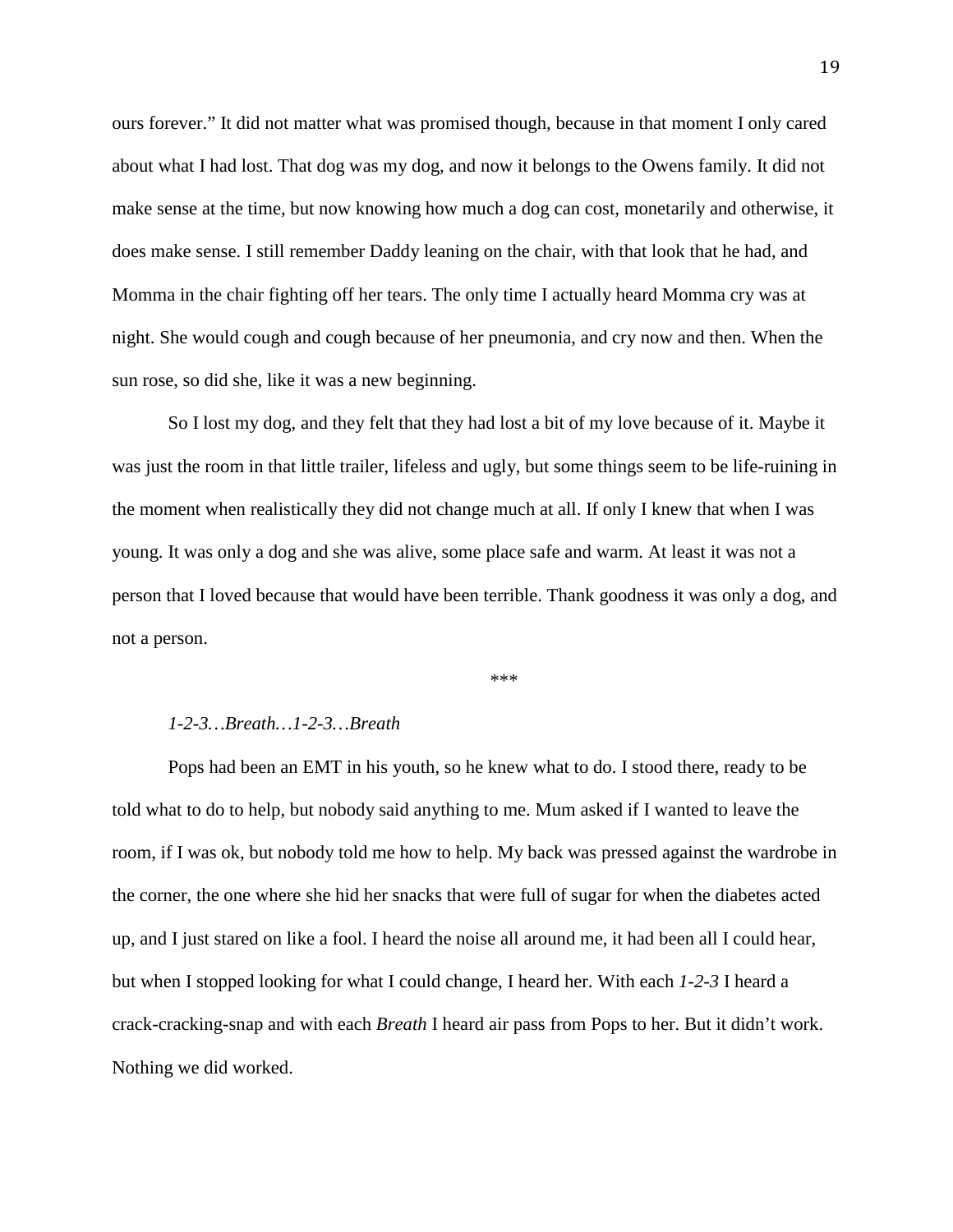Cade threw in, "Not going to lie, sitting here and not walking around makes you realize how cold it is."

"Yeah man, the sun is hiding. It is like a constant cloudy day, but at least we don't have to worry about getting burnt," I responded.

The hospital's air chilled my skin, but I felt the sweat trickle down my back as we stood in the room where she laid. The cold made me realize how hot I was, but the silenced sobs made me realize how cowardly I was. Staring at her, praying to a God that I had not addressed since I was 10, I first begged and pleaded for her to come back to us, only to ask for her to find peace wherever she was headed to. In that moment I argued with myself...

*If you want her here then ask for that.*

*It isn't that simple. She wasn't really in good health.*

*So you just want her gone?*

*Not at all, but isn't she better off somewhere else?*

Mum grabbed her hand and sang "Amazing Grace". I tried to join in, because I knew whatever piece of her was still in there while she was lying in the bed would love to hear the music, but I just squeezed my hands until I found myself standing like a statue.

\*\*\*

Once, in the frosty winter that rolled into the hill where the trailer sat, the pipes froze over. Little did we know, such an endeavor would become an issue that would not fix itself for some time. Momma told my brother, sister, and I to grab our clothes and we got into the beat up minivan that she called *The Warrior* because it seemed to be impervious to the dirt that was pushed to the car floor and because the van was able to drive with the gas light on for, what seemed like, an eternity. We drove to school before anyone else did, and Momma told us that we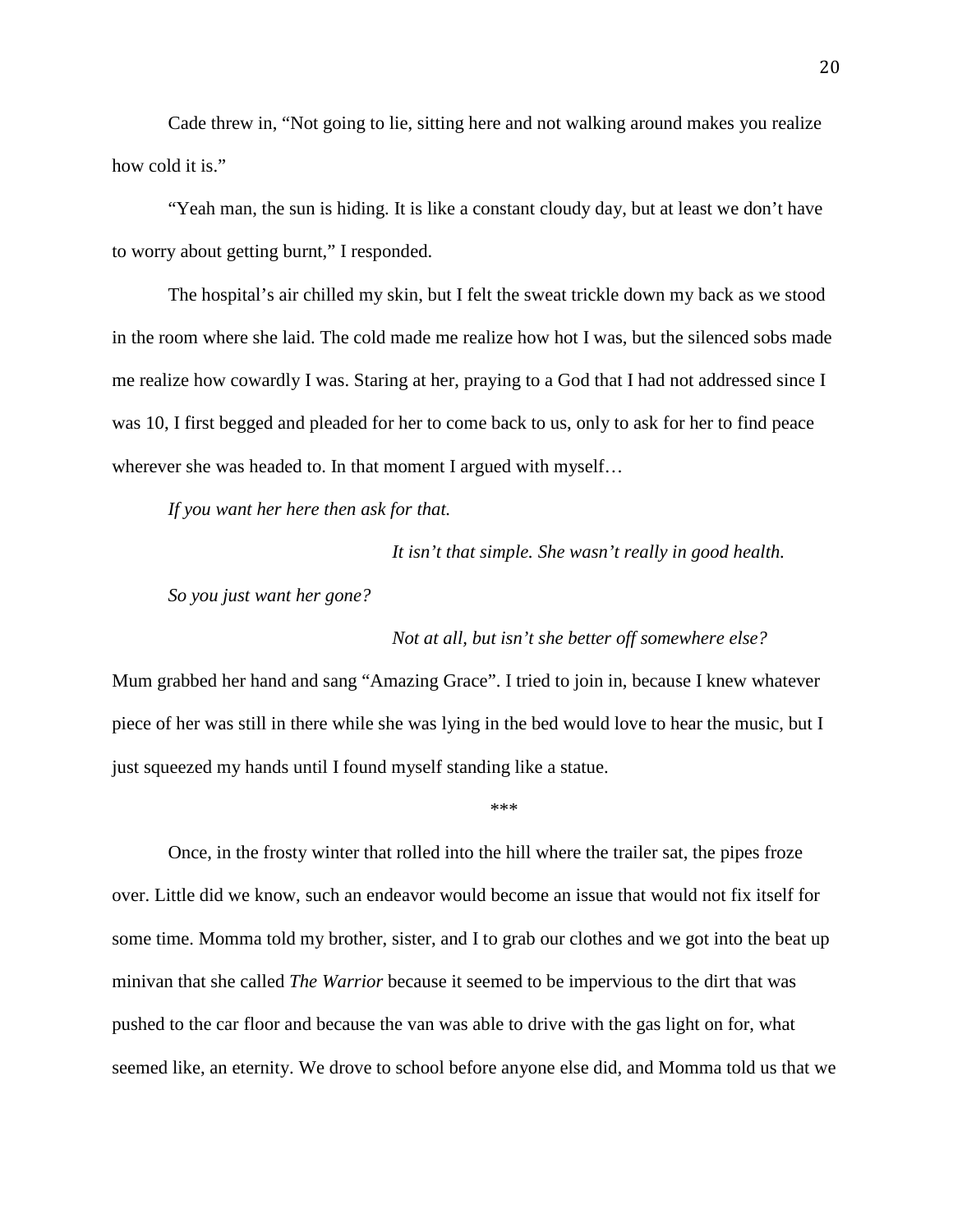would wash up there until the pipes defrosted. Momma was a teacher there and she had the keys to the door near the gym. She has always had a way of turning things into adventures. Whenever we would get lost, back in the olden days before phones had GPS on them, she would look in the rear view mirror at us and say, "Don't worry! We aren't lost kids, just on another adventure, that's all." The best part was, there was always another adventure.

As we journeyed through the dark hallways, Momma said Zack and I would go into the Boy's locker room and she and Tay would go into the Girl's. She told us to wash up before the other kids came, so we did. Zack and I stripped down and walked into a room of showers, with more showerheads in the tiled floor to ceiling room than I had ever seen. We finally understood why Momma called it an adventure. We found a room that had water that left the pipes without the walls groaning and the showerhead shaking like it did at the trailer. Best of all, the water was hot when the weather was not. It seemed to me, even as I grew older, that there was a dramatic difference between a warm shower and a hot one. Zack and I soaked it in and lost track of time. Some of the other students came into the locker room and saw us there.

We kept on minding our business, but we could hear them snickering; a muttered phrase or muffled noises from the distance and then laughter. It did not bother us much at all because we were almost done showering and using the soap that came in a dispenser on a wall. For us, a hot shower and unlimited soap was the best adventure we had been on in quite a while. Zack and I no sooner reached for the handle to turn the water off when we realized why the boys had muffled their whispers but not their laughter.

We turned to find our school clothes on the floor of the shower behind us. The boys had thrown them in there as they walked past, and we had not noticed. Luckily they were not soaked,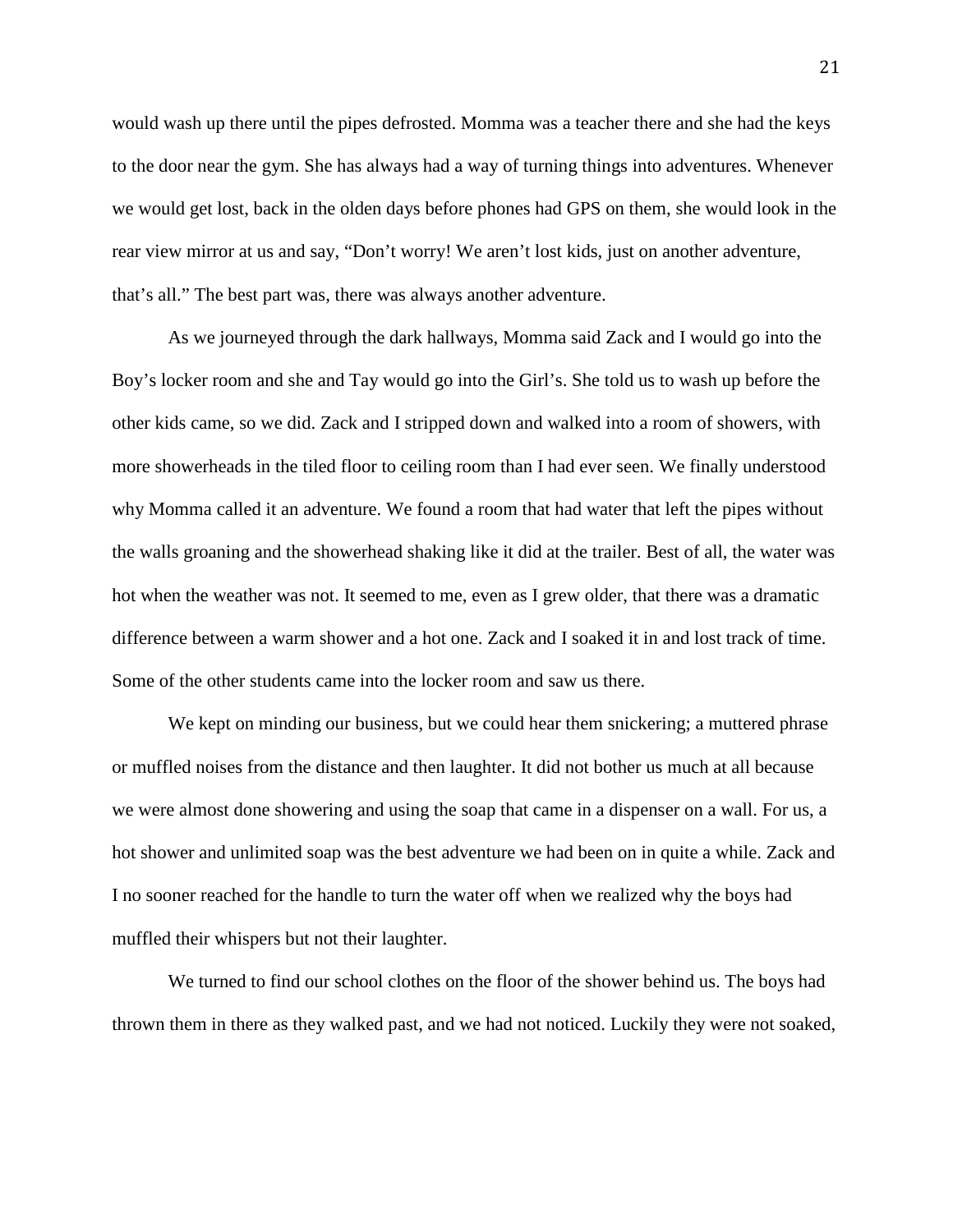but they were just wet enough to be uncomfortable. The pant leg felt cool as it brushed against my hot water treated legs.

"Why don't you just shower at home?" they finally called out, "they don't have showers where you are from?" they continued.

"Ignore them," Zack told me. He was 9 but had never liked physical confrontation. People, specifically men, seem to be driven by bravado and the "boys being boys" mentality, but Zack has always been years ahead of his time in peaceful thinking. So we left, wet clothes and all. Momma said we were going on an adventure when we snuck into the school before the lights were turned on. It is funny, I never missed the hot water when we were at the trailer or the groaning of the pipes behind the thin walls until I knew that there were hot showers and shiny showerheads elsewhere. Momma's adventure showed me that I did not know what I did not have until I saw what others had. Momma and Daddy taught us to be tough and to stand tall, so we went through the whole day in our wet school uniforms, feeling the shower's warmth leave our skin and the drying water's coolness begin to sink in.

My teacher asked why my pants were wet. I told her I had been playing in the snow before school. She reminded me that at the Christian Academy there were uniform rules to abide by. I told her I was sorry and that it would not happen again. Later that night, Momma asked me how the adventure was and I told her it was great. Even at 7 I knew Momma called things adventures to make them seem fun. While the other kids talked about skiing, summers away at their lake houses, or whatever new toy they had been given, I just looked forward to snowball fights with Zack and Tay, macaroni and cheese with hot dogs for supper, or watching one of the 5 VHS tapes that we had watched on repeat. I did not care about what I did not have, but rather, cared about what I did have. The less I had, the more I cared. I had my family, and I had the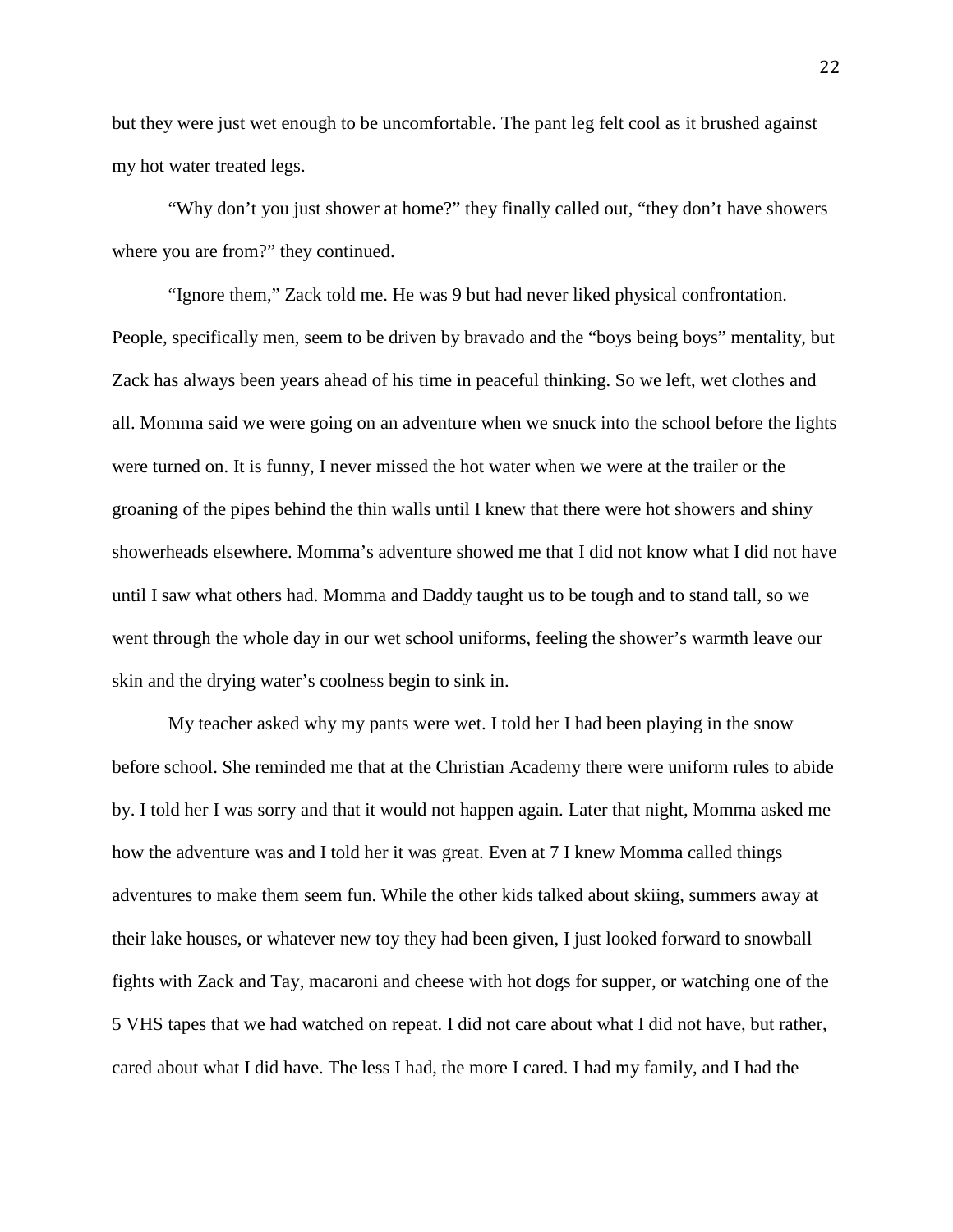trailer with a big yard to play in. Life was good. It truly seemed good. I never understood why they made us leave.

\*\*\*

I was lost in my thoughts when I began to realize others had followed and gone on the road less travelled with Thor, Cade, and I. I picked some dirt off of my hand, realizing that I had leaned too far back and once again made the acquaintance of the Irish soil that was constantly bathed in Irish rain.

#### *Well that was a dumb thing to do, Josh.*

*Guess you'll have to stop getting mud on yourself or you'll be the messy guy.* It was strange, but I took only one photo while I sat there, and it was of my feet. I wanted to show how high I was and how my feet dangled there, but the photo did not allow for perspective to assist in illustrating the true height of the Cliffs.

"Shit the bus leaves at half-four," Thor said, the Irish-slang for 4:30.

"I kind of want to check out the gift shop still and grab a T. You guys down?" Cade asked.

"Yeah man, I'm down," I responded.

Before I stood, I looked out one more time. The weather hadn't changed, the sun had not shown itself, and the day was still as cold as it had been before, but I seemed to feel better. There was shadow all around, but the one that had enveloped me for three months, one week, and five days, was now nearing its end. I felt as though I was ready to begin to move forward. Not to move on, but to move forward, there is a big difference between the two. My grandmother had passed away, and she was gone, but I was not. The trailer was a distant memory that was hardly referenced by my family or myself, but it taught me to be resilient. The trailer taught me to be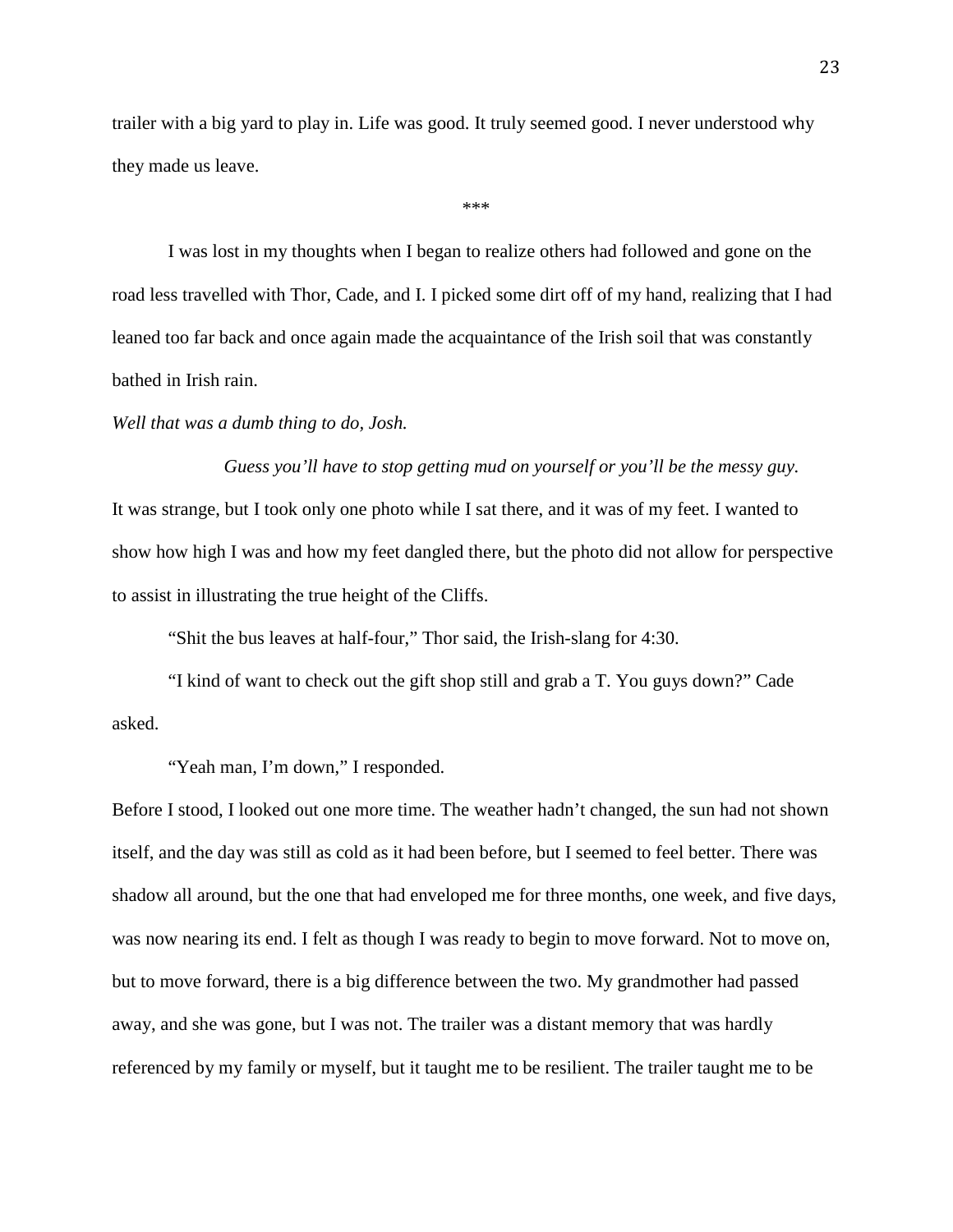tough, and my grandmother taught me to be tender. Just like walking near a cliff's edge, it was all about finding the right balance.

The three of us stood and worked our way back toward the gift shop. We jogged the best we could, not because we were truly in a rush, but because it just felt right. I was not running from my feelings, or flying away from facing the contents of my heart as I had when I first went abroad, but instead, I was running toward my next adventure. Just like Momma said, never lost, just on another adventure.

When my grandmother died, a part of me became dark. When I sat on the Cliff's edge and felt all that I had ignored for so long, I realized how much I had missed because I had shut down for so long. Life was going to go on, death was going to happen, and it was my task to make the in-between moments as memorable as possible.

We grabbed meat pies from the gift shop and sat to eat.

"This place is awesome," said Cade, lifting the whole of his pie.

"Yeah bro I am pumped we came. And this meat pie is out of this world," continued Thor. "It's going to be a good four months guys," I chimed in, "definitely going to make some memories."

"To memories," Cade said.

"To memories," we toasted.

The rest fell into place, one day at a time, one adventure at a time.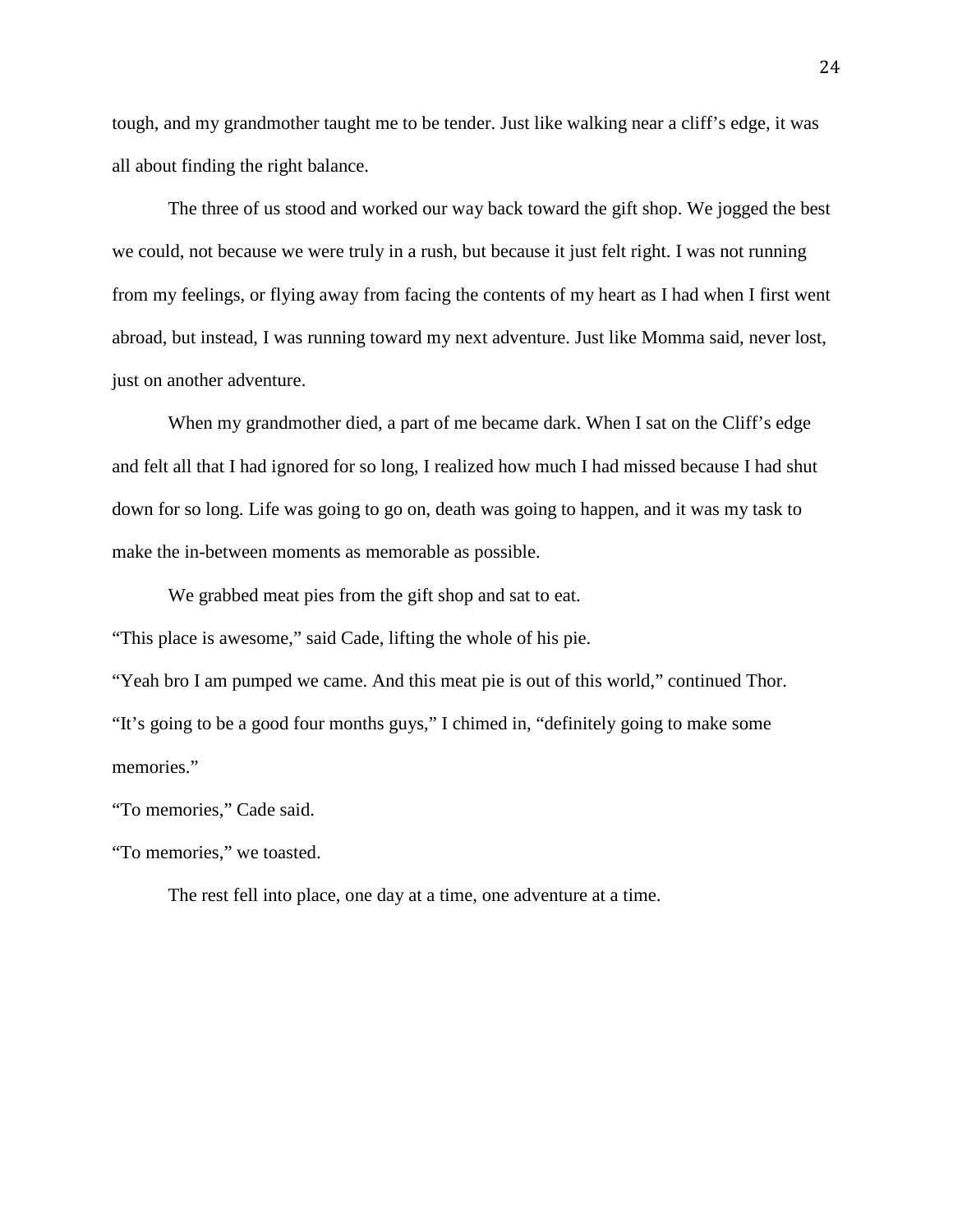#### *Points North*

He sits alone in a room that is filled, Surrounded by things and stuff, but he is alone, in some way, feeling what he cannot say.

The boy that was once a man, who walked tall, chin up, chest proud, the boy that was once a man, sat slumped, eyes down at the ground.

He was loved, this he knew, family and friends made that clear, but he lost what he thought could not be taken, leaving the boy who 'd been a man truly shaken.

His heart was not empty, but his smile had gone crooked. it was not as frequent as before, as he laid there, alone, on the floor.

Just then as he felt alone, four legs approached …

The boy who had been a man pet the beast, she sighed until she snored, as the boy's mind wandered more, while he laid there on the floor.

It all made sense now, the light bulb had gone off, even though he felt alone, he realized that he was far from lost.

The boy who had been a man was not depressed, that should be quickly addressed, but with a flash and a bang, thoughts fell into his mind like spring's rain.

The same way a compass points north, the way the hungry use a fork, the boy again stood tall, with a purpose, similar to that of what Hers was.

He knew that he had not been truly lost, for now he knew the true cost.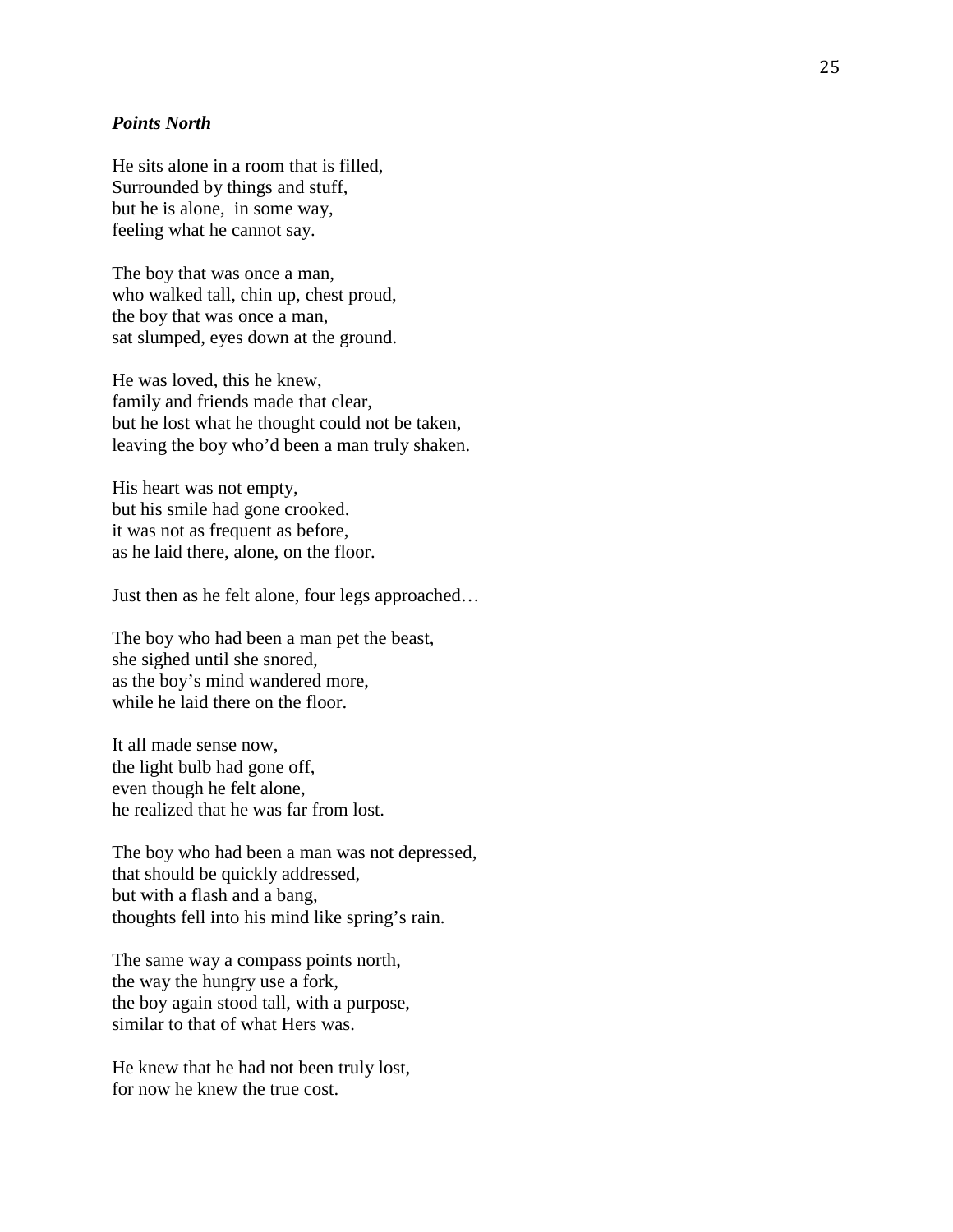He gave others his time and thoughts, only to be sold and bought.

Joy crept into him without a warning, just suddenly he rid himself of the storming, the turmoil that he permitted to leave him scorning, the boy who had been a man embraced the boring.

He no longer needed to be entertained, his happiness was alive, it had been saved, feeling such joy, he wrote what his thoughts had said, and the paper filled until only the pen was dead.

He missed her more than he thought he could, taken from him before he though she should, the woman she had been, sweet and kind and good, was gone now, and his heart splintered like seasoned wood.

He wrote until the pen died, similarly to the way that she had, at first only just a bit, or a tad, then all at once, it went bad.

But he came to terms with it all, he knew there would be a rise after that fall, the boy who had once been a man could not stall, he had to walk and could no longer crawl.

The time was now, no moment to delay, the rhymes had come, so hear is what I say, "Love those who love you yester-morrow-today, for before you know it they too will be old and gray."

"I thought that she was the sunshine, but even the sunshine has its rays, before you run out of time, enjoy all of your days."

"Smile just to smile, to show people that you can, hold it for a while, to know you are again a man, love those who need it the most, I beg and I plead it, open you heart to those around you, you never know who needs it."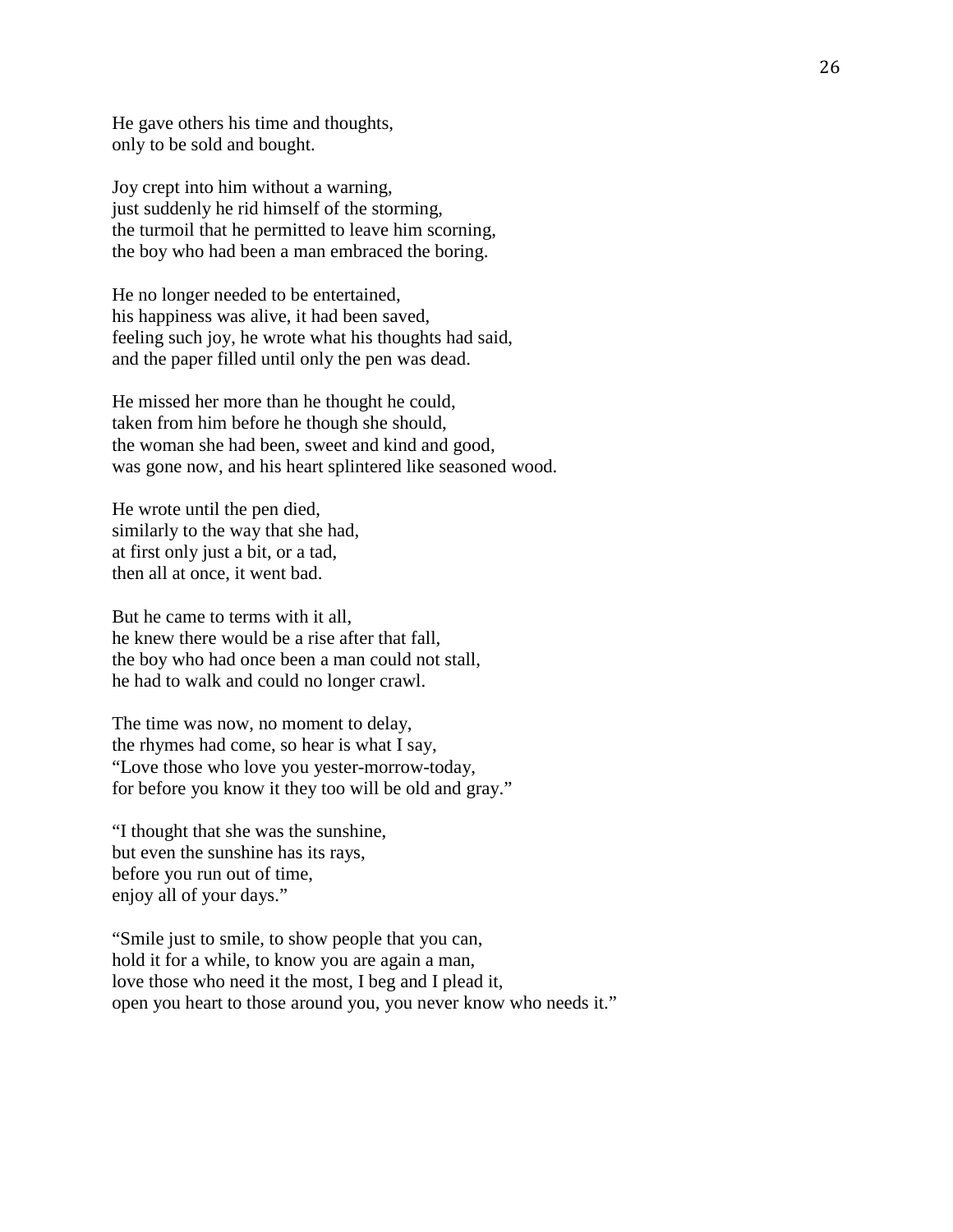#### *Reflection:*

The hardest part about this portfolio was truly finding the words to appropriately convey my message. It was important to me to express how my life's events have shaped the man that I am today but it was also important to me that I did so in a way that would make my family proud. After all, they are the characters in this work, but what was written was not thought up while sitting in a library, it was experienced while maturing and developing. Not being a person who is great with verbal expression of emotion, I found it somewhat uplifting to be able to express my feelings from all those years by writing some of them down. It should be kept in mind, however, that the work as a whole is not complete. There were many moments in my life that were unbelievably impactful, but these events worked well together to convey the message I hope readers will perceive from it.

After completing this work, one of many works that may happen as I continue to press on in my life, I feel that there will be more moments that define who I am. Modeling this piece after *The Color of Water* by James McBride, I used this as a way of appropriately expressing my process of dealing with my life's events. I admit, is is somewhat frightening, knowing I will face turbulent times in years to come, it is also uplifting knowing that I will be able to experience all that life has to offer and that, like the loss of my grandmother or my experiences in a trailer in New Hampshire, I will be fine. Working on this piece I have come to realize that no matter how difficult things may be, there is always a brighter tomorrow.

I have a newfound appreciation of personal narratives and works of storytelling after doing some research for this piece. It seems that the way that I have tried to come to terms with my journey is similar to how some other people have come to terms with their journey. Even having written this piece it seems that turning to writing and reading as an outlet seems like